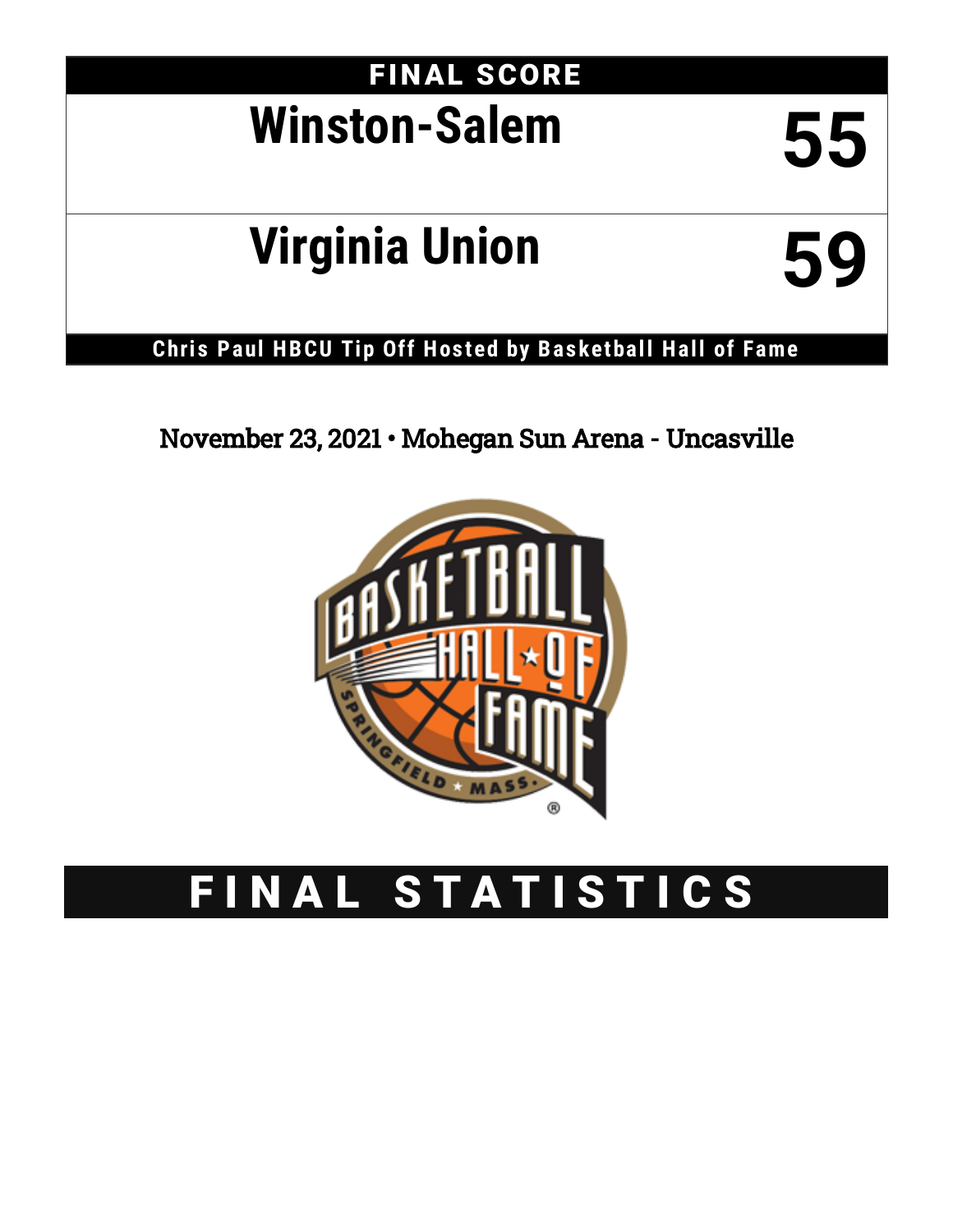#### **Official Box Score Winston-Salem vs Virginia Union Game Totals -- Final Statistics November 23, 2021 at Mohegan Sun Arena - Uncasville**



#### **Winston-Salem 55**

| No.               | Player                 | S | <b>Pts</b> | FG       | 3FG      | FТ        | 0R             | <b>DR</b> | TR             | PF            | A | TO | Blk      | Stl | Min | $+/-$ |
|-------------------|------------------------|---|------------|----------|----------|-----------|----------------|-----------|----------------|---------------|---|----|----------|-----|-----|-------|
| 02                | PARKER, JAYLIN         | G | 6          | 2-4      | 2-4      | $0-0$     | 0              |           |                | 0             | 3 |    |          |     | 21  | 9     |
| 03                | CAMPBELL, CAMERON      | G | 12         | $5 - 12$ | $2 - 6$  | $0 - 0$   | 0              | 4         | 4              | 3             | 0 | 2  | 0        | 0   | 30  | $-5$  |
| 11                | <b>HICKLIN, JON</b>    | G | 12         | $4 - 12$ | $0 - 2$  | $4 - 5$   | 2              | 5         | 7              | 4             | 3 | 3  | $\Omega$ | 2   | 26  | 3     |
| 15                | COOKE, JAVONTE         | G | 15         | $5 - 12$ | $1 - 7$  | $4 - 5$   | 0              | 2         | 2              |               | 0 | 2  | 0        | 2   | 32  | $-1$  |
| 34                | DIOP, CYRILLE          | F | 0          | $0 - 3$  | $0 - 0$  | $0 - 0$   | $\overline{2}$ | 3         | 5              | 3             | 0 | 0  | 0        | 0   | 11  | 2     |
| 00                | <b>TEEL, SAMAGE</b>    | G | $\Omega$   | $0 - 2$  | $0 - 1$  | $0 - 1$   | 0              | 2         | $\overline{2}$ | 3             |   | 4  | $\Omega$ |     | 15  | $-4$  |
| 05                | PERSON, ISAAC          | G | 0          | $0 - 2$  | $0 - 1$  | $0 - 0$   | 0              | 0         | $\Omega$       | 2             | 0 | 2  | 0        | 0   | 10  | -5    |
| $12 \overline{ }$ | FENNELL, XAVIER        | G | 4          | $1 - 1$  | $0 - 0$  | $2 - 3$   | 0              | 4         | 4              | 2             | 0 | 0  |          |     | 19  | -8    |
| 21                | <b>JACKSON, SHAMON</b> | F | 5          | $0 - 0$  | $0 - 0$  | $5-6$     | 1              | 4         | $\overline{2}$ | 2             | 0 | 0  |          | 0   | 17  | -6    |
| 24                | REED, ALEXANDER        | G |            | $0 - 0$  | $0 - 0$  | $1 - 2$   | 0              | 3         | 3              | $\mathcal{P}$ | 0 |    | 2        | 0   | 20  | $-5$  |
|                   | TEAM                   |   |            |          |          |           | 0              | 3         | 3              | $\Omega$      |   | 1  |          |     |     |       |
|                   | <b>TOTALS</b>          |   | 55.        | 17-48    | $5 - 21$ | $16 - 22$ | 5              | 28        | 33             | 22            | 7 | 16 | 4        |     | 200 |       |
|                   |                        |   |            |          |          |           |                |           |                |               |   |    |          |     |     |       |

| Game                                | 17-48    | 35.4% | $5 - 21$ | 23.8% | 16-22 | 72.7% |                |
|-------------------------------------|----------|-------|----------|-------|-------|-------|----------------|
| 2nd Half                            | $9 - 26$ | 35%   | $3 - 13$ | 23%   | 12-14 | 86%   | Large<br>Techr |
| 1st Half                            | $8-22$   | 36%   | $2 - 8$  | 25%   | 4-8   | 50%   | Bigge          |
| <b>Shooting By Period</b><br>Period | FG       | FG%   | 3FG      | 3FG%  | FТ    | FT%   | Dead<br>Last I |

#### *Deadball Rebounds:* 3,0 *Last FG:* 2nd-00:08 *Biggest Run:* 6-0 *Largest lead:* By 3 at 1st-15:18 *Technical Fouls:* None.

### **Virginia Union 59**

| No. | Player                   | S  | Pts | FG       | 3FG      | FT       | 0R             | DR | TR           | PF             | A        | TO.      | <b>B</b> lk  | Stl      | Min        | $+/-$          |
|-----|--------------------------|----|-----|----------|----------|----------|----------------|----|--------------|----------------|----------|----------|--------------|----------|------------|----------------|
| 00  | TATE, KELEAF             | G  |     | $0 - 7$  | $0 - 2$  | $1 - 2$  |                | 4  | 5            |                | 4        |          | 0            |          | 27         |                |
| 02  | PITTS, DEMARIUS          | G  | 8   | $3 - 8$  | $1 - 1$  | $1 - 2$  | $\overline{2}$ | 2  | 4            | $\mathbf{0}$   | 2        | 5        | 0            |          | 30         | $-1$           |
| 13  | HINES, DARIUS            | G  | 2   | $1 - 2$  | $0 - 1$  | $0 - 0$  | 0              | 2  | 2            |                |          | 2        | 0            |          | 17         | -9             |
| 15  | PEEBLES, JORDAN          | G  | 16  | $7 - 10$ | $0 - 0$  | $2 - 4$  | 3              | 5  | 8            | 3              | 0        | 3        |              |          | 28         | $\overline{4}$ |
| 20  | <b>WRIGHT, RAEMAAD</b>   | F. | 14  | $5 - 11$ | $0 - 1$  | $4 - 10$ | 5              |    | 12           | 5.             |          | 0        |              |          | 32         | 8              |
| 03  | RAILEY, TYRIEK           | G  | 6.  | $2 - 4$  | $1 - 2$  | $1 - 2$  | 0              |    |              | 3              | 0        | 1        | $\mathbf{0}$ | $\Omega$ | 17         | 8              |
| 05  | SIMS, DEVON              | F  | 6   | $1 - 4$  | $0 - 2$  | $4 - 4$  | 1              | 3  | 4            |                | 0        | 1        | 0            |          | 19         | $-2$           |
| 10  | <b>VINES, KAYLEN</b>     | G  | 2   | $0 - 2$  | $0 - 1$  | $2 - 2$  | $\Omega$       |    | 1.           | $\overline{2}$ | 3        | $\Omega$ | $\Omega$     |          | 12         | 10             |
| 12  | WILLIAMS-DIGGINS, KHALIL | G  | 0   | $0-0$    | $0 - 0$  | $0 - 0$  | 0              | 0  | $\mathbf{0}$ | 3              | 0        |          | 0            | 0        | 3          | $-3$           |
| 24  | HARDING, TAHJ            | G  | 0   | $0 - 3$  | $0 - 1$  | $0 - 0$  | $\Omega$       | 1  | 1.           |                | $\Omega$ | $\Omega$ | $\Omega$     | $\Omega$ | 5          | 2              |
| 35  | <b>OSBORNE, ROBERT</b>   | F  | 4   | $0 - 4$  | $0 - 0$  | $4 - 5$  |                | 2  | 3            | $\Omega$       | $\Omega$ | 0        | 0            | $\Omega$ | 9          | $-4$           |
|     | <b>TEAM</b>              |    |     |          |          |          | 2              |    | 3            | $\Omega$       |          | 0        |              |          |            |                |
|     | <b>TOTALS</b>            |    | 59  | 19-55    | $2 - 11$ | 19-31    | 15             | 29 | 44           | 20             | 11       | 14       | $\mathbf{2}$ |          | <b>200</b> |                |

| <b>Shooting By Period</b> |           |            |          |            |           |       |
|---------------------------|-----------|------------|----------|------------|-----------|-------|
| Period                    | FG        | FG%        | 3FG      | 3FG%       | FТ        | FT%   |
| 1st Half                  | $9 - 32$  | <b>28%</b> | 2-9      | <b>22%</b> | 6-8       | 75%   |
| 2nd Half                  | $10 - 23$ | 43%        | $0 - 2$  | 00%        | $13 - 23$ | 57%   |
| Game                      | 19-55     | 34.5%      | $2 - 11$ | 18.2%      | 19-31     | 61.3% |

*Deadball Rebounds:* 5,0 *Last FG:* 2nd-00:29 *Biggest Run:* 6-0 *Largest lead:* By 7 at 2nd-00:29 *Technical Fouls:* None.

| Game Notes:                                             | <b>Score</b>                             | 1st | 2 <sub>nd</sub>  | <b>TOT</b> | <b>Points</b> | <b>WSS</b>     | <b>VUU</b>     |
|---------------------------------------------------------|------------------------------------------|-----|------------------|------------|---------------|----------------|----------------|
| Officials: Juwann Williams, Sean Mahoney, Mamadou<br>Ba | <b>WSS</b>                               | 22  | 33               | 55         | In the Paint  | 22             | 32             |
| Attendance: 1510                                        | <b>VUU</b>                               | 26  | 33               | 59         | Off Turns     |                |                |
|                                                         |                                          |     |                  |            | 2nd Chance    |                | 13             |
| Start Time: 04:32 PM ET<br>End Time: 06:35 PM ET        | WSS led for 11:11. VUU led for 19:31.    |     |                  |            | Fast Break    | 16             | 14             |
| Game Duration: 2:02                                     | Game was tied for 9:18.<br>Times tied: 8 |     | Lead Changes: 10 |            | Bench         |                | 18             |
| Neutral Court:                                          |                                          |     |                  |            | Per Poss      | 0.833<br>25/66 | 0.881<br>30/67 |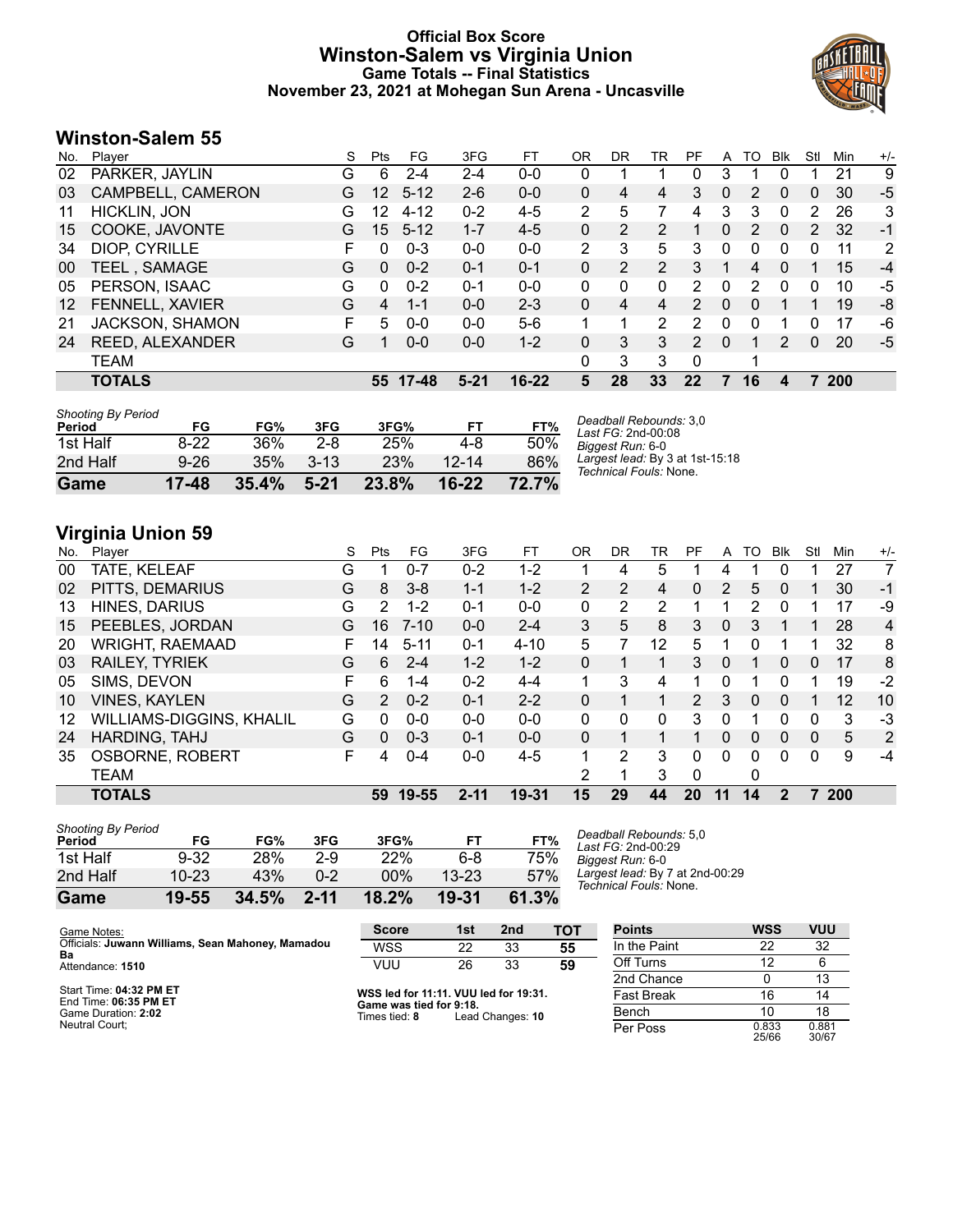#### **Official Box Score Winston-Salem vs Virginia Union First Half Statistics Only November 23, 2021 at Mohegan Sun Arena - Uncasville**



#### **Winston-Salem 22**

| No. | Plaver                 | S | <b>Pts</b> | <b>FG</b> | 3FG     | <b>FT</b> | <b>OR</b>      | <b>DR</b> | TR             | <b>PF</b> | A | TO | <b>B</b> lk  | Stl | <b>Min</b> | $+/-$ |
|-----|------------------------|---|------------|-----------|---------|-----------|----------------|-----------|----------------|-----------|---|----|--------------|-----|------------|-------|
| 02  | PARKER, JAYLIN         | G | 6          | $2 - 3$   | $2 - 3$ | $0-0$     | 0              |           |                |           |   | 0  |              |     | 11         |       |
| 03  | CAMPBELL, CAMERON      | G | 4          | $2 - 5$   | $0 - 1$ | $0 - 0$   | 0              | 2         | 2              |           | 0 | 2  | 0            | 0   | 13         | $-3$  |
| 11  | <b>HICKLIN, JON</b>    | G | 4          | $2 - 6$   | $0 - 1$ | $0-0$     |                | 3         | 4              | 2         | 2 | 2  | 0            | 2   | 15         | -1    |
| 15  | COOKE, JAVONTE         | G | 6          | $2 - 4$   | $0 - 2$ | $2 - 3$   | 0              | 1         | 1              | 0         | 0 | 1  | $\mathbf{0}$ | 2   | 14         | $-1$  |
| 34  | DIOP, CYRILLE          | F | 0          | $0 - 2$   | $0 - 0$ | $0 - 0$   | $\overline{2}$ | 2         | 4              | 2         | 0 | 0  | $\Omega$     | 0   | 6          | 2     |
| 00  | <b>TEEL, SAMAGE</b>    | G | $\Omega$   | $0 - 0$   | $0 - 0$ | $0 - 1$   | 0              | 0         | 0              | 0         |   |    | 0            | 0   | 7          | -1    |
| 05  | PERSON, ISAAC          | G | 0          | $0 - 2$   | $0 - 1$ | $0-0$     | 0              | 0         | 0              | 2         | 0 | 2  |              | 0   | 9          | -5    |
| 12  | FENNELL, XAVIER        | G | $\Omega$   | $0 - 0$   | $0 - 0$ | $0 - 0$   | 0              | 2         | $\overline{2}$ | 1         | 0 | 0  | $\Omega$     | 0   | 6          | $-3$  |
| 21  | <b>JACKSON, SHAMON</b> | F |            | $0 - 0$   | $0 - 0$ | $1 - 2$   | 0              | 1         | 1              | 0         | 0 | 0  | 0            | 0   | 10         | $-4$  |
| 24  | REED, ALEXANDER        | G |            | $0 - 0$   | $0 - 0$ | $1 - 2$   | $\Omega$       | 2         | 2              | 0         | 0 |    |              | 0   | 9          | $-5$  |
|     | TEAM                   |   |            |           |         |           | 0              | 3         | 3              | 0         |   |    |              |     |            |       |
|     | <b>TOTALS</b>          |   | 22         | $8 - 22$  | $2 - 8$ | $4 - 8$   | 3              | 17        | 20             | 8         | 4 | 10 |              | 5.  | 100        |       |
|     |                        |   |            |           |         |           |                |           |                |           |   |    |              |     |            |       |

| Shooting By Period<br>Period | FG     | FG%   | 3FG      | 3FG%  | FT.       | FT%   | Deadball Rebounds: 3,0<br>Last FG Half: WSS 2nd-00:08 |
|------------------------------|--------|-------|----------|-------|-----------|-------|-------------------------------------------------------|
| 1st Half                     | $8-22$ | 36%   | 2-8      | 25%   | 4-8       | 50%   |                                                       |
| Game                         | 17-48  | 35.4% | $5 - 21$ | 23.8% | $16 - 22$ | 72.7% |                                                       |

#### **Virginia Union 26**

| No. | Player                   | S | Pts | <b>FG</b> | 3FG     | <b>FT</b> | <b>OR</b> | DR       | TR           | PF             | A        | TO | <b>Blk</b>   | Stl          | Min | $+/-$        |
|-----|--------------------------|---|-----|-----------|---------|-----------|-----------|----------|--------------|----------------|----------|----|--------------|--------------|-----|--------------|
| 00  | TATE, KELEAF             | G | 0   | $0 - 6$   | $0 - 2$ | $0 - 0$   |           | 2        | 3            | 0              |          | 0  | $\Omega$     |              | 11  | 1            |
| 02  | PITTS, DEMARIUS          | G |     | $3-6$     | $1 - 1$ | $0 - 0$   | 0         | 0        | $\mathbf{0}$ | 0              |          | 2  | $\mathbf{0}$ |              | 16  | 3            |
| 13  | HINES, DARIUS            | G | 0   | $0 - 1$   | $0 - 1$ | $0 - 0$   | 0         | 2        | 2            |                | 0        |    | 0            |              | 11  | -3           |
| 15  | PEEBLES, JORDAN          | G | 4   | $2 - 4$   | $0 - 0$ | $0 - 0$   |           | 0        |              | 2              | 0        |    |              | 0            | 12  | 1            |
| 20  | <b>WRIGHT, RAEMAAD</b>   | F | 4   | 1-4       | $0 - 1$ | $2 - 4$   | 4         | 4        | 8            |                |          | 0  | 0            |              | 15  | 5            |
| 03  | RAILEY, TYRIEK           | G | 5   | $2 - 3$   | $1 - 2$ | $0 - 0$   | $\Omega$  | $\Omega$ | $\Omega$     | $\mathcal{P}$  | $\Omega$ | 0  | $\Omega$     | $\Omega$     | 7   | 5            |
| 05  | SIMS, DEVON              | F | 2   | $1 - 2$   | $0 - 1$ | $0 - 0$   | 0         | 3        | 3            |                | 0        |    | 0            |              | 12  | 4            |
| 10  | <b>VINES, KAYLEN</b>     | G | 2   | $0 - 1$   | $0 - 0$ | $2 - 2$   | 0         | $\Omega$ | $\mathbf{0}$ | $\overline{2}$ | 2        | 0  | $\Omega$     | $\Omega$     | 5   | 5            |
| 12  | WILLIAMS-DIGGINS, KHALIL | G | 0   | $0 - 0$   | $0 - 0$ | $0 - 0$   | 0         | 0        | $\Omega$     | $\Omega$       | 0        | 0  | $\Omega$     | 0            | 0   | $\mathbf{0}$ |
| 24  | HARDING, TAHJ            | G | 0   | $0 - 3$   | $0 - 1$ | $0 - 0$   | $\Omega$  |          | 1            |                | $\Omega$ | 0  | $\mathbf{0}$ | $\mathbf{0}$ | 5   | 2            |
| 35  | <b>OSBORNE, ROBERT</b>   | F | 2   | $0 - 2$   | $0-0$   | $2 - 2$   | 1         |          | 2            | $\Omega$       | 0        | 0  | 0            | 0            | 6   | $-3$         |
|     | <b>TEAM</b>              |   |     |           |         |           | 0         |          |              | $\Omega$       |          | 0  |              |              |     |              |
|     | <b>TOTALS</b>            |   | 26  | $9 - 32$  | $2 - 9$ | $6 - 8$   |           | 14       | 21           | 10             | 5        | 5  |              | 5            | 100 |              |

| <b>Shooting By Period</b><br>Period | FG       | FG%   | 3FG      | 3FG%  |       | FT%   |
|-------------------------------------|----------|-------|----------|-------|-------|-------|
| 1st Half                            | $9 - 32$ | 28%   | 2-9      | 22%   | 6-8   | 75%   |
| Game                                | 19-55    | 34.5% | $2 - 11$ | 18.2% | 19-31 | 61.3% |

*Deadball Rebounds:* 5,0 *Last FG Half:* VUU 2nd-00:29

| Game Notes:                                             | <b>Score</b> | 1st | 2 <sub>nd</sub> | <b>TOT</b> | <b>Points (This Period)</b> | <b>WSS</b>     | <b>VUU</b>     |
|---------------------------------------------------------|--------------|-----|-----------------|------------|-----------------------------|----------------|----------------|
| Officials: Juwann Williams, Sean Mahoney, Mamadou<br>Ba | <b>WSS</b>   | 22  | 33              | 55         | In the Paint                | 10             |                |
| Attendance: 1510                                        | VUU          | 26  | 33              | 59         | Off Turns                   |                |                |
|                                                         |              |     |                 |            | 2nd Chance                  |                |                |
| Start Time: 04:32 PM ET<br>End Time: 06:35 PM ET        |              |     |                 |            | Fast Break                  |                |                |
| Game Duration: 2:02                                     |              |     |                 |            | Bench                       |                |                |
| Neutral Court:                                          |              |     |                 |            | Per Poss                    | 0.688<br>10/32 | 0.788<br>12/33 |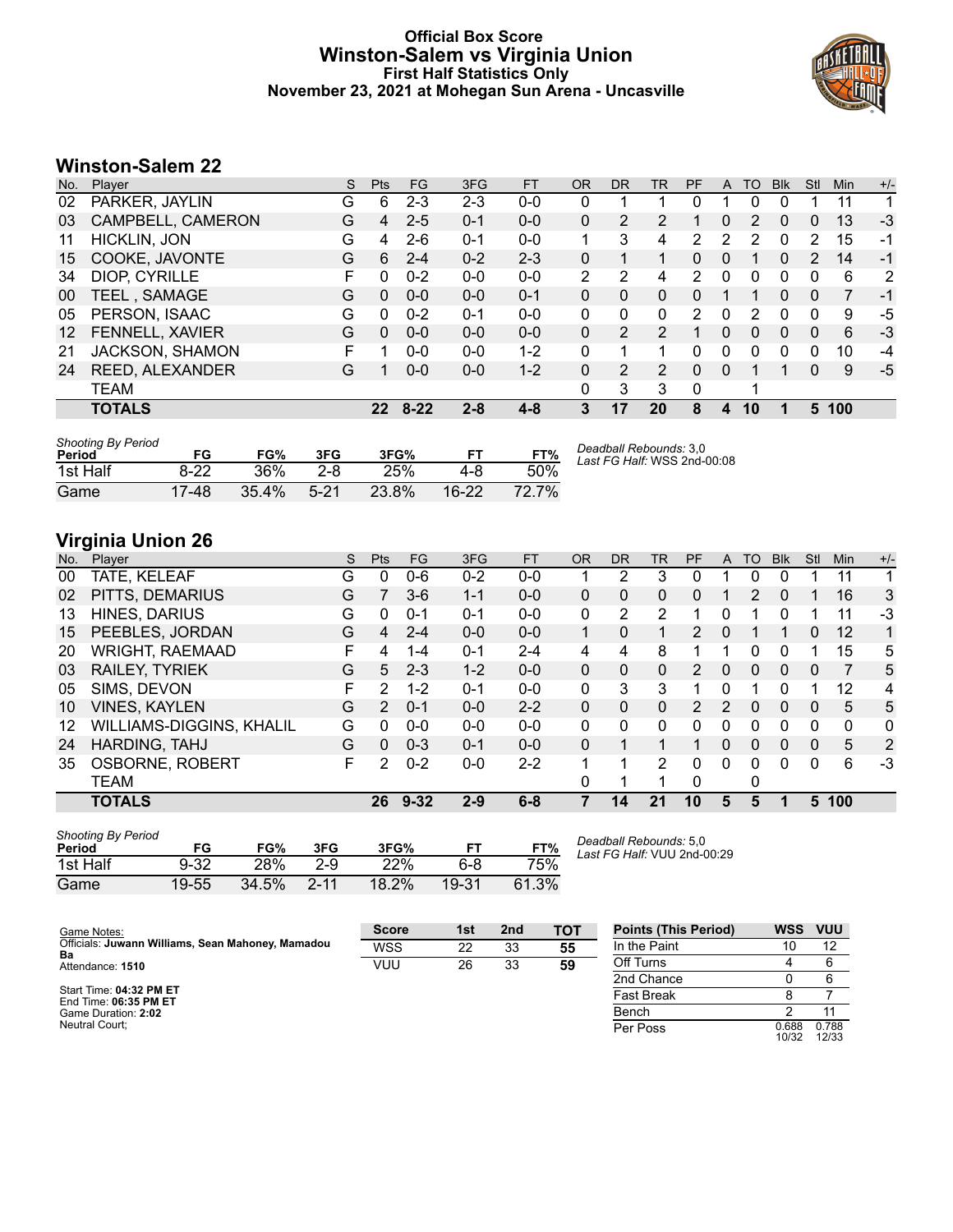#### **Official Play-By-Play Winston-Salem vs Virginia Union First Half November 23, 2021 at Mohegan Sun Arena - Uncasville**



#### **Period 1**

**Starters:**<br>Winston-Salem: 3 CAMPBELL,CAMERON (G); 11 HICKLIN,JON (G); 15 COOKE,JAVONTE (G); 2 PARKER,JAYLIN (G); 34 DIOP,CYRILLE (F);<br>Virginia Union: 0 TATE,KELEAF (G); 2 PITTS,DEMARIUS (G); 13 HINES,DARIUS (G); 15 PEEBLE

| Time           | <b>VISITORS: Winston-Salem</b>                   | <b>Score</b> | <b>Margin</b>  | <b>HOME: Virginia Union</b>            |
|----------------|--------------------------------------------------|--------------|----------------|----------------------------------------|
| 19:35          | MISSED LAYUP by HICKLIN, JON                     |              |                |                                        |
| 19:32          |                                                  |              |                | REBOUND (DEF) by WRIGHT, RAEMAAD       |
| 19:24          |                                                  |              |                | TURNOVER (BADPASS) by PEEBLES, JORDAN  |
| 19:24          | STEAL by HICKLIN, JON                            |              |                |                                        |
| 19:22          |                                                  |              |                | FOUL (PERSONAL) by PEEBLES, JORDAN     |
| 18:58          | MISSED 3PTR by COOKE, JAVONTE                    |              |                |                                        |
| 18:55          |                                                  |              |                | REBOUND (DEF) by HINES, DARIUS         |
| 18:48          |                                                  |              |                | TURNOVER (LOSTBALL) by PITTS, DEMARIUS |
| 18:48          | STEAL by COOKE, JAVONTE                          |              |                |                                        |
| 18:38          | MISSED 3PTR by PARKER, JAYLIN                    |              |                |                                        |
| 18:32          |                                                  |              |                | REBOUND (DEF) by TATE, KELEAF          |
| 18:24          |                                                  | $2 - 0$      | H <sub>2</sub> | GOOD! LAYUP by PEEBLES, JORDAN         |
| 18:24          |                                                  |              |                | ASSIST by TATE, KELEAF                 |
| 17:52          | GOOD! LAYUP by HICKLIN, JON                      | $2 - 2$      | T              |                                        |
| 17:33<br>17:28 | REBOUND (DEF) by DIOP, CYRILLE                   |              |                | MISSED JUMPER by PITTS, DEMARIUS       |
| 17:23          | GOOD! 3PTR by PARKER, JAYLIN                     | $2 - 5$      | $V_3$          |                                        |
| 17:23          | ASSIST by HICKLIN, JON                           |              |                |                                        |
| 17:01          |                                                  |              |                | MISSED LAYUP by WRIGHT, RAEMAAD        |
| 16:58          | REBOUND (DEF) by DIOP, CYRILLE                   |              |                |                                        |
| 16:45          | MISSED 3PTR by HICKLIN, JON                      |              |                |                                        |
| 16:41          |                                                  |              |                | REBOUND (DEF) by TATE, KELEAF          |
| 16:36          | FOUL (PERSONAL) by DIOP, CYRILLE                 |              |                |                                        |
| 16:36          |                                                  | $3-5$        | V <sub>2</sub> | GOOD! FT by WRIGHT, RAEMAAD            |
| 16:36          | SUB OUT: DIOP, CYRILLE                           |              |                |                                        |
| 16:36          | SUB IN: JACKSON, SHAMON                          |              |                |                                        |
| 16:36          |                                                  | $4 - 5$      | V <sub>1</sub> | GOOD! FT by WRIGHT, RAEMAAD            |
| 16:07          | MISSED LAYUP by HICKLIN, JON                     |              |                |                                        |
| 16:07          |                                                  |              |                | BLOCK by PEEBLES, JORDAN               |
| 16:05          | REBOUND (OFF) by HICKLIN, JON                    |              |                |                                        |
| 16:05          | TURNOVER (SHOTCLOCK) by TEAM                     |              |                |                                        |
| 15:52          |                                                  |              |                | MISSED 3PTR by TATE, KELEAF            |
| 15:49          | REBOUND (DEF) by COOKE, JAVONTE                  |              |                |                                        |
| 15:31          | TURNOVER (BADPASS) by COOKE, JAVONTE             |              |                |                                        |
| 15:31          |                                                  |              |                | STEAL by HINES, DARIUS                 |
| 15:24          |                                                  |              |                | MISSED 3PTR by HINES, DARIUS           |
| 15:20          | REBOUND (DEF) by PARKER, JAYLIN                  |              |                |                                        |
| 15:18          | GOOD! LAYUP by CAMPBELL, CAMERON [FB]            | $4 - 7$      | $V_3$          |                                        |
| 15:18          | ASSIST by PARKER, JAYLIN                         |              |                |                                        |
| 14:57          |                                                  |              |                | MISSED JUMPER by PEEBLES, JORDAN       |
| 14:54          | REBOUND (DEF) by JACKSON, SHAMON                 |              |                |                                        |
| 14:48          |                                                  |              |                | FOUL (PERSONAL) by HINES, DARIUS       |
| 14:48          |                                                  |              |                |                                        |
| 14:48          | SUB OUT: PARKER, JAYLIN                          |              |                |                                        |
| 14:48          | SUB OUT: HICKLIN, JON                            |              |                |                                        |
| 14:48<br>14:48 | SUB OUT: COOKE, JAVONTE<br>SUB IN: PERSON, ISAAC |              |                |                                        |
| 14:48          | SUB IN: FENNELL, XAVIER                          |              |                |                                        |
| 14:48          | SUB IN: REED, ALEXANDER                          |              |                |                                        |
| 14:33          | TURNOVER (BADPASS) by REED, ALEXANDER            |              |                |                                        |
| 14:33          |                                                  |              |                | STEAL by PITTS, DEMARIUS               |
| 14:29          |                                                  | $6 - 7$      | V <sub>1</sub> | GOOD! LAYUP by PITTS, DEMARIUS [FB]    |
| 14:07          | MISSED 3PTR by PERSON, ISAAC                     |              |                |                                        |
| 14:04          |                                                  |              |                | REBOUND (DEF) by HINES, DARIUS         |
| 13:52          | FOUL (PERSONAL) by FENNELL, XAVIER               |              |                |                                        |
| 13:52          |                                                  |              |                | SUB OUT: PITTS, DEMARIUS               |
| 13:52          |                                                  |              |                | SUB OUT: PEEBLES, JORDAN               |
| 13:52          |                                                  |              |                | SUB IN: RAILEY, TYRIEK                 |
| 13:52          |                                                  |              |                | SUB IN: SIMS, DEVON                    |
| 13:52          | SUB OUT: CAMPBELL, CAMERON                       |              |                |                                        |
| 13:52          | SUB IN: TEEL, SAMAGE                             |              |                |                                        |
| 13:47          |                                                  |              |                | MISSED 3PTR by RAILEY, TYRIEK          |
| 13:44          | REBOUND (DEF) by REED, ALEXANDER                 |              |                |                                        |
| 13:23          | MISSED JUMPER by PERSON, ISAAC                   |              |                |                                        |
| 13:19          |                                                  |              |                | REBOUND (DEF) by WRIGHT, RAEMAAD       |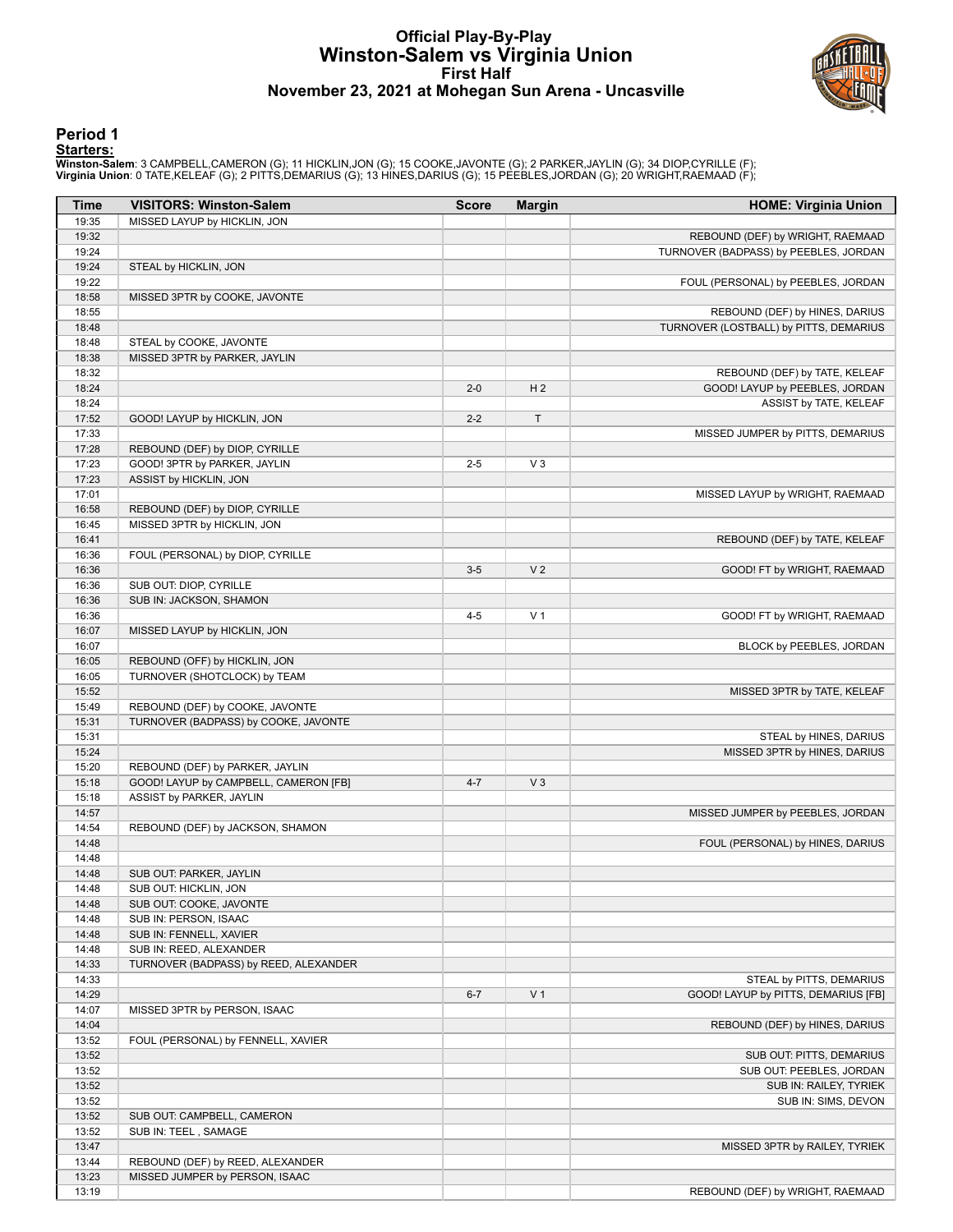| <b>Time</b>    | <b>VISITORS: Winston-Salem</b>                                     | <b>Score</b> | <b>Margin</b>  | <b>HOME: Virginia Union</b>                                         |
|----------------|--------------------------------------------------------------------|--------------|----------------|---------------------------------------------------------------------|
| 13:13          |                                                                    |              |                | MISSED LAYUP by TATE, KELEAF                                        |
| 13:11          | REBOUND (DEF) by FENNELL, XAVIER                                   |              |                |                                                                     |
| 13:11<br>13:11 |                                                                    |              |                | FOUL (PERSONAL) by WRIGHT, RAEMAAD<br>SUB OUT: TATE, KELEAF         |
| 13:11          |                                                                    |              |                | SUB IN: HARDING, TAHJ                                               |
| 12:54          |                                                                    |              |                | FOUL (PERSONAL) by HARDING, TAHJ                                    |
| 12:54          | GOOD! FT by REED, ALEXANDER                                        | $6 - 8$      | V <sub>2</sub> |                                                                     |
| 12:54          | MISSED FT by REED, ALEXANDER                                       |              |                |                                                                     |
| 12:51          |                                                                    |              |                | REBOUND (DEF) by SIMS, DEVON                                        |
| 12:31          |                                                                    |              |                | MISSED LAYUP by HARDING, TAHJ                                       |
| 12:29<br>12:03 | REBOUND (DEF) by TEAM<br>TURNOVER (TRAVEL) by PERSON, ISAAC        |              |                |                                                                     |
| 12:03          |                                                                    |              |                | SUB OUT: HINES, DARIUS                                              |
| 12:03          |                                                                    |              |                | SUB IN: TATE, KELEAF                                                |
| 12:03          | SUB OUT: REED, ALEXANDER                                           |              |                |                                                                     |
| 12:03          | SUB IN: HICKLIN, JON                                               |              |                |                                                                     |
| 11:44          |                                                                    |              |                | MISSED LAYUP by HARDING, TAHJ                                       |
| 11:42          |                                                                    |              |                | REBOUND (OFF) by WRIGHT, RAEMAAD                                    |
| 11:42<br>11:42 | FOUL (PERSONAL) by PERSON, ISAAC                                   |              |                |                                                                     |
| 11:42          |                                                                    |              |                | MISSED FT by WRIGHT, RAEMAAD                                        |
| 11:42          |                                                                    |              |                | REBOUND (OFF) by TEAM                                               |
| 11:42          |                                                                    |              |                | MISSED FT by WRIGHT, RAEMAAD                                        |
| 11:39          | REBOUND (DEF) by HICKLIN, JON                                      |              |                |                                                                     |
| 11:35          | TURNOVER (OTHER) by TEEL, SAMAGE                                   |              |                |                                                                     |
| 11:17          |                                                                    |              |                | MISSED LAYUP by TATE, KELEAF                                        |
| 11:14<br>11:12 |                                                                    |              |                | REBOUND (OFF) by TATE, KELEAF<br>MISSED LAYUP by TATE, KELEAF       |
| 11:08          |                                                                    |              |                | REBOUND (OFF) by WRIGHT, RAEMAAD                                    |
| 11:08          |                                                                    | $8 - 8$      | T              | GOOD! LAYUP by WRIGHT, RAEMAAD                                      |
| 10:58          | TURNOVER (BADPASS) by HICKLIN, JON                                 |              |                |                                                                     |
| 10:58          |                                                                    |              |                | STEAL by WRIGHT, RAEMAAD                                            |
| 10:43          |                                                                    |              |                | MISSED 3PTR by TATE, KELEAF                                         |
| 10:41          | REBOUND (DEF) by FENNELL, XAVIER                                   |              |                |                                                                     |
| 10:29<br>10:29 | SUB OUT: TEEL, SAMAGE                                              |              |                | FOUL (PERSONAL) by RAILEY, TYRIEK                                   |
| 10:29          | SUB IN: CAMPBELL, CAMERON                                          |              |                |                                                                     |
| 10:22          | MISSED 3PTR by CAMPBELL, CAMERON                                   |              |                |                                                                     |
| 10:17          |                                                                    |              |                | REBOUND (DEF) by TEAM                                               |
| 10:17          | SUB OUT: JACKSON, SHAMON                                           |              |                |                                                                     |
| 10:17          | SUB IN: DIOP, CYRILLE                                              |              |                |                                                                     |
| 10:02          |                                                                    |              |                | MISSED 3PTR by SIMS, DEVON                                          |
| 09:58<br>09:52 | REBOUND (DEF) by CAMPBELL, CAMERON                                 |              |                | FOUL (PERSONAL) by RAILEY, TYRIEK                                   |
| 09:52          |                                                                    |              |                | SUB OUT: RAILEY, TYRIEK                                             |
| 09:52          |                                                                    |              |                | SUB OUT: HARDING, TAHJ                                              |
| 09:52          |                                                                    |              |                | SUB IN: PITTS, DEMARIUS                                             |
| 09:52          |                                                                    |              |                | SUB IN: PEEBLES, JORDAN                                             |
| 09:52          | SUB OUT: PERSON, ISAAC                                             |              |                |                                                                     |
| 09:52          | SUB IN: PARKER, JAYLIN                                             |              |                |                                                                     |
| 09:33<br>09:32 | MISSED LAYUP by DIOP, CYRILLE<br>REBOUND (OFF) by DIOP, CYRILLE    |              |                |                                                                     |
| 09:32          | MISSED LAYUP by DIOP, CYRILLE                                      |              |                |                                                                     |
| 09:32          | REBOUND (OFF) by DIOP, CYRILLE                                     |              |                |                                                                     |
| 09:16          | TURNOVER (LOSTBALL) by CAMPBELL, CAMERON                           |              |                |                                                                     |
| 09:16          |                                                                    |              |                | STEAL by TATE, KELEAF                                               |
| 09:10          |                                                                    |              |                | TURNOVER (BADPASS) by PITTS, DEMARIUS                               |
| 09:10          | STEAL by PARKER, JAYLIN                                            |              |                |                                                                     |
| 09:08<br>09:08 | FOUL (OFF) by HICKLIN, JON<br>TURNOVER (OFFENSIVE) by HICKLIN, JON |              |                |                                                                     |
| 09:08          |                                                                    |              |                | SUB OUT: WRIGHT, RAEMAAD                                            |
| 09:08          |                                                                    |              |                | SUB IN: OSBORNE, ROBERT                                             |
| 09:08          | SUB OUT: FENNELL, XAVIER                                           |              |                |                                                                     |
| 09:08          | SUB IN: COOKE, JAVONTE                                             |              |                |                                                                     |
| 08:52          |                                                                    |              |                | MISSED JUMPER by PITTS, DEMARIUS                                    |
| 08:50          | REBOUND (DEF) by TEAM                                              |              |                |                                                                     |
| 08:26          | GOOD! JUMPER by COOKE, JAVONTE                                     | $8 - 10$     | V <sub>2</sub> |                                                                     |
| 08:13<br>08:07 |                                                                    |              |                | MISSED LAYUP by OSBORNE, ROBERT<br>REBOUND (OFF) by PEEBLES, JORDAN |
| 08:07          |                                                                    | $10 - 10$    | T              | GOOD! LAYUP by PEEBLES, JORDAN                                      |
| 07:48          | MISSED LAYUP by CAMPBELL, CAMERON                                  |              |                |                                                                     |
| 07:45          |                                                                    |              |                | REBOUND (DEF) by SIMS, DEVON                                        |
| 07:42          |                                                                    |              |                | MISSED LAYUP by TATE, KELEAF                                        |
| 07:40          |                                                                    |              |                | REBOUND (OFF) by OSBORNE, ROBERT                                    |
| 07:40          | FOUL (PERSONAL) by DIOP, CYRILLE                                   |              |                |                                                                     |
| 07:40          |                                                                    |              |                |                                                                     |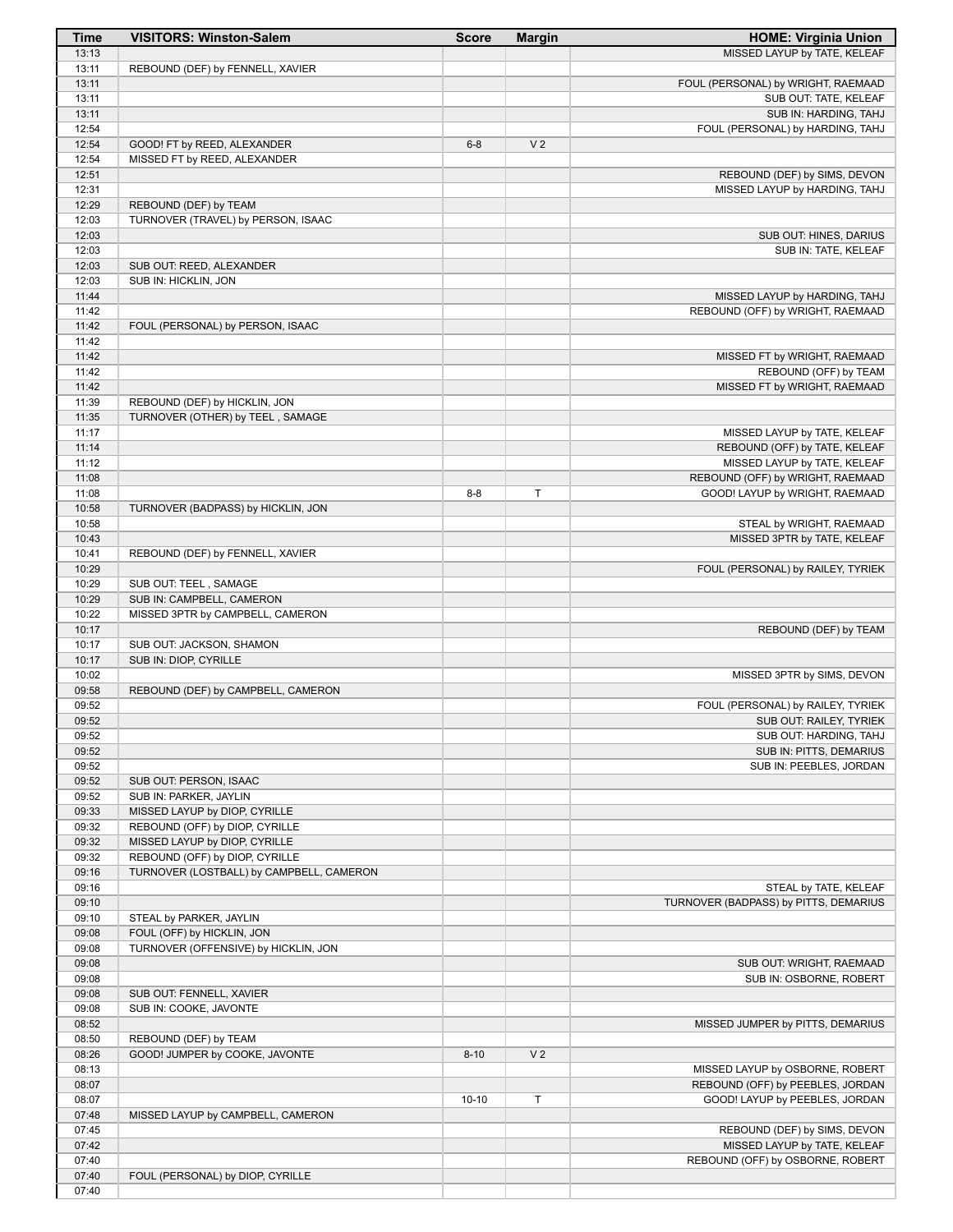| Time           | <b>VISITORS: Winston-Salem</b>                    | <b>Score</b> | <b>Margin</b>  | <b>HOME: Virginia Union</b>                                         |
|----------------|---------------------------------------------------|--------------|----------------|---------------------------------------------------------------------|
| 07:40          |                                                   |              |                | SUB OUT: TATE, KELEAF                                               |
| 07:40          |                                                   |              |                | SUB IN: HINES, DARIUS                                               |
| 07:40<br>07:40 | SUB OUT: DIOP, CYRILLE<br>SUB IN: REED, ALEXANDER |              |                |                                                                     |
| 07:40          |                                                   | $11 - 10$    | H <sub>1</sub> | GOOD! FT by OSBORNE, ROBERT                                         |
| 07:40          |                                                   | $12 - 10$    | H <sub>2</sub> | GOOD! FT by OSBORNE, ROBERT                                         |
| 07:30          |                                                   |              |                | FOUL (PERSONAL) by SIMS, DEVON                                      |
| 07:30          | SUB OUT: CAMPBELL, CAMERON                        |              |                |                                                                     |
| 07:30          | SUB IN: TEEL, SAMAGE                              |              |                |                                                                     |
| 07:30          | MISSED FT by COOKE, JAVONTE                       |              |                |                                                                     |
| 07:28          |                                                   |              |                | REBOUND (DEF) by OSBORNE, ROBERT                                    |
| 07:22          |                                                   | $14 - 10$    | H4             | GOOD! LAYUP by SIMS, DEVON                                          |
| 07:22<br>06:55 | GOOD! 3PTR by PARKER, JAYLIN                      | $14 - 13$    | H <sub>1</sub> | ASSIST by PITTS, DEMARIUS                                           |
| 06:55          | ASSIST by TEEL, SAMAGE                            |              |                |                                                                     |
| 06:25          |                                                   | $16-13$      | $H_3$          | GOOD! JUMPER by PITTS, DEMARIUS                                     |
| 05:52          | GOOD! JUMPER by HICKLIN, JON [PNT]                | $16-15$      | H <sub>1</sub> |                                                                     |
| 05:23          |                                                   |              |                | TURNOVER (BADPASS) by HINES, DARIUS                                 |
| 05:23          | STEAL by HICKLIN, JON                             |              |                |                                                                     |
| 05:18          | GOOD! LAYUP by COOKE, JAVONTE [FB]                | $16-17$      | V <sub>1</sub> |                                                                     |
| 05:18          | ASSIST by HICKLIN, JON                            |              |                |                                                                     |
| 04:57<br>04:57 |                                                   |              |                | TIMEOUT 30SEC<br>SUB OUT: SIMS, DEVON                               |
| 04:57          |                                                   |              |                | SUB OUT: HINES, DARIUS                                              |
| 04:57          |                                                   |              |                | SUB IN: VINES, KAYLEN                                               |
| 04:57          |                                                   |              |                | SUB IN: HARDING, TAHJ                                               |
| 04:49          |                                                   |              |                | MISSED JUMPER by PEEBLES, JORDAN                                    |
| 04:49          | BLOCK by REED, ALEXANDER                          |              |                |                                                                     |
| 04:45          | REBOUND (DEF) by HICKLIN, JON                     |              |                |                                                                     |
| 04:31          |                                                   |              |                | FOUL (PERSONAL) by VINES, KAYLEN                                    |
| 04:31<br>04:31 |                                                   |              |                | SUB OUT: OSBORNE, ROBERT<br>SUB IN: WRIGHT, RAEMAAD                 |
| 04:31          | MISSED FT by TEEL, SAMAGE                         |              |                |                                                                     |
| 04:29          |                                                   |              |                | REBOUND (DEF) by WRIGHT, RAEMAAD                                    |
| 04:24          |                                                   | 19-17        | H <sub>2</sub> | GOOD! 3PTR by PITTS, DEMARIUS [FB]                                  |
| 04:24          |                                                   |              |                | ASSIST by VINES, KAYLEN                                             |
| 04:08          | MISSED LAYUP by HICKLIN, JON                      |              |                |                                                                     |
| 04:05          |                                                   |              |                | REBOUND (DEF) by HARDING, TAHJ                                      |
| 03:54          |                                                   |              |                | MISSED LAYUP by VINES, KAYLEN                                       |
| 03:50<br>03:49 |                                                   |              |                | REBOUND (OFF) by WRIGHT, RAEMAAD<br>MISSED LAYUP by WRIGHT, RAEMAAD |
| 03:45          | REBOUND (DEF) by HICKLIN, JON                     |              |                |                                                                     |
| 03:45          |                                                   |              |                | FOUL (PERSONAL) by PEEBLES, JORDAN                                  |
| 03:45          |                                                   |              |                |                                                                     |
| 03:45          |                                                   |              |                | SUB OUT: PEEBLES, JORDAN                                            |
| 03:45          | SUB OUT: TEEL, SAMAGE                             |              |                | SUB IN: OSBORNE, ROBERT                                             |
| 03:45<br>03:45 | SUB OUT: PARKER, JAYLIN                           |              |                |                                                                     |
| 03:45          | SUB OUT: REED, ALEXANDER                          |              |                |                                                                     |
| 03:45          | SUB IN: CAMPBELL, CAMERON                         |              |                |                                                                     |
| 03:45          | SUB IN: PERSON, ISAAC                             |              |                |                                                                     |
| 03:45          | SUB IN: JACKSON, SHAMON                           |              |                |                                                                     |
| 03:45          | GOOD! FT by COOKE, JAVONTE [FB]                   | 19-18        | H <sub>1</sub> |                                                                     |
| 03:45          | GOOD! FT by COOKE, JAVONTE [FB]                   | 19-19        | T              |                                                                     |
| 03:18<br>03:16 | FOUL (PERSONAL) by HICKLIN, JON                   |              |                | MISSED LAYUP by OSBORNE, ROBERT                                     |
| 03:13          |                                                   |              |                | REBOUND (OFF) by WRIGHT, RAEMAAD                                    |
| 03:11          |                                                   |              |                | MISSED 3PTR by HARDING, TAHJ                                        |
| 03:06          | REBOUND (DEF) by CAMPBELL, CAMERON                |              |                |                                                                     |
| 02:50          |                                                   |              |                | FOUL (PERSONAL) by VINES, KAYLEN                                    |
| 02:50          | MISSED FT by JACKSON, SHAMON                      |              |                |                                                                     |
| 02:50          | REBOUND (OFF) by TEAM                             |              |                |                                                                     |
| 02:50          |                                                   |              |                | SUB OUT: HARDING, TAHJ                                              |
| 02:50<br>02:50 |                                                   |              |                | SUB OUT: OSBORNE, ROBERT<br>SUB IN: RAILEY, TYRIEK                  |
| 02:50          |                                                   |              |                | SUB IN: SIMS, DEVON                                                 |
| 02:50          | SUB OUT: HICKLIN, JON                             |              |                |                                                                     |
| 02:50          | SUB IN: REED, ALEXANDER                           |              |                |                                                                     |
| 02:50          | GOOD! FT by JACKSON, SHAMON                       | 19-20        | V <sub>1</sub> |                                                                     |
| 02:31          |                                                   |              |                | MISSED JUMPER by PITTS, DEMARIUS                                    |
| 02:29          | REBOUND (DEF) by TEAM                             |              |                |                                                                     |
| 02:12          | MISSED 3PTR by COOKE, JAVONTE                     |              |                |                                                                     |
| 02:09<br>01:55 |                                                   | 22-20        | H <sub>2</sub> | REBOUND (DEF) by SIMS, DEVON<br>GOOD! 3PTR by RAILEY, TYRIEK        |
| 01:55          |                                                   |              |                | ASSIST by VINES, KAYLEN                                             |
| 01:37          | FOUL (OFF) by CAMPBELL, CAMERON                   |              |                |                                                                     |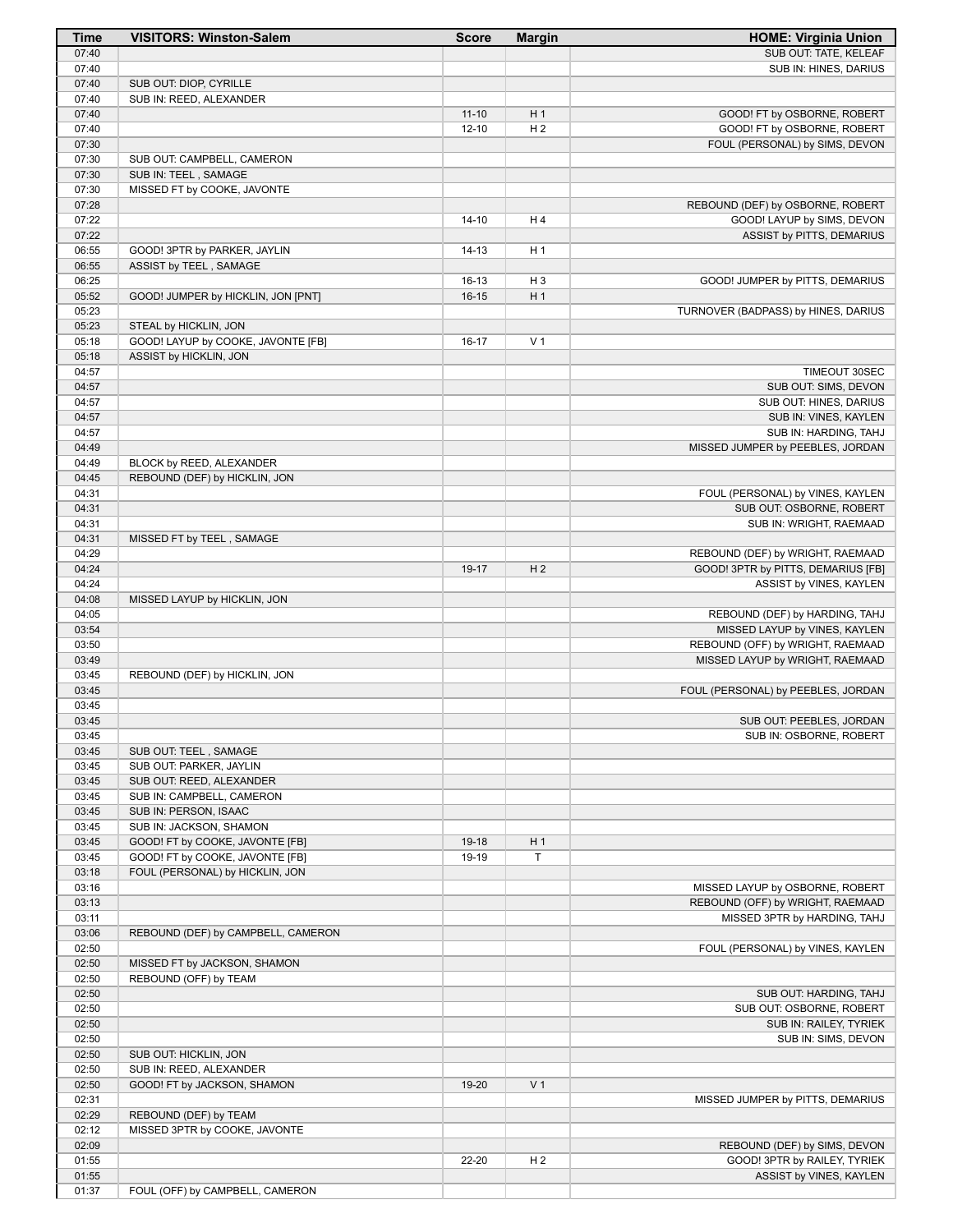| <b>Time</b> | <b>VISITORS: Winston-Salem</b>            | <b>Score</b> | <b>Margin</b>  | <b>HOME: Virginia Union</b>        |
|-------------|-------------------------------------------|--------------|----------------|------------------------------------|
| 01:37       | TURNOVER (OFFENSIVE) by CAMPBELL, CAMERON |              |                |                                    |
| 01:23       |                                           |              |                | TURNOVER (BADPASS) by SIMS, DEVON  |
| 01:23       | STEAL by COOKE, JAVONTE                   |              |                |                                    |
| 01:18       | GOOD! LAYUP by CAMPBELL, CAMERON [FB]     | $22 - 22$    |                |                                    |
| 00:48       |                                           |              |                | MISSED 3PTR by WRIGHT, RAEMAAD     |
| 00:45       | REBOUND (DEF) by REED, ALEXANDER          |              |                |                                    |
| 00:28       | MISSED LAYUP by CAMPBELL, CAMERON         |              |                |                                    |
| 00:26       |                                           |              |                | REBOUND (DEF) by WRIGHT, RAEMAAD   |
| 00:10       | FOUL (PERSONAL) by PERSON, ISAAC          |              |                |                                    |
| 00:10       |                                           | $23-22$      | H <sub>1</sub> | GOOD! FT by VINES, KAYLEN          |
| 00:10       |                                           | $24 - 22$    | H <sub>2</sub> | GOOD! FT by VINES, KAYLEN          |
| 00:10       | TIMEOUT 30SEC                             |              |                |                                    |
| 00:10       | SUB OUT: REED, ALEXANDER                  |              |                |                                    |
| 00:10       | SUB IN: HICKLIN, JON                      |              |                |                                    |
| 00:06       | TURNOVER (LOSTBALL) by PERSON, ISAAC      |              |                |                                    |
| 00:06       |                                           |              |                | STEAL by SIMS, DEVON               |
| 00:02       |                                           | $26-22$      | H <sub>4</sub> | GOOD! LAYUP by RAILEY, TYRIEK [FB] |
| 00:02       |                                           |              |                | ASSIST by WRIGHT, RAEMAAD          |

| <b>Points (This Period)</b> | <b>WSS</b>     | VUU            |
|-----------------------------|----------------|----------------|
| In the Paint                | 10             | 12             |
| Off Turns                   |                |                |
| 2nd Chance                  |                |                |
| <b>Fast Break</b>           |                |                |
| Bench                       |                |                |
| Per Poss                    | 0.688<br>10/32 | 0.788<br>12/33 |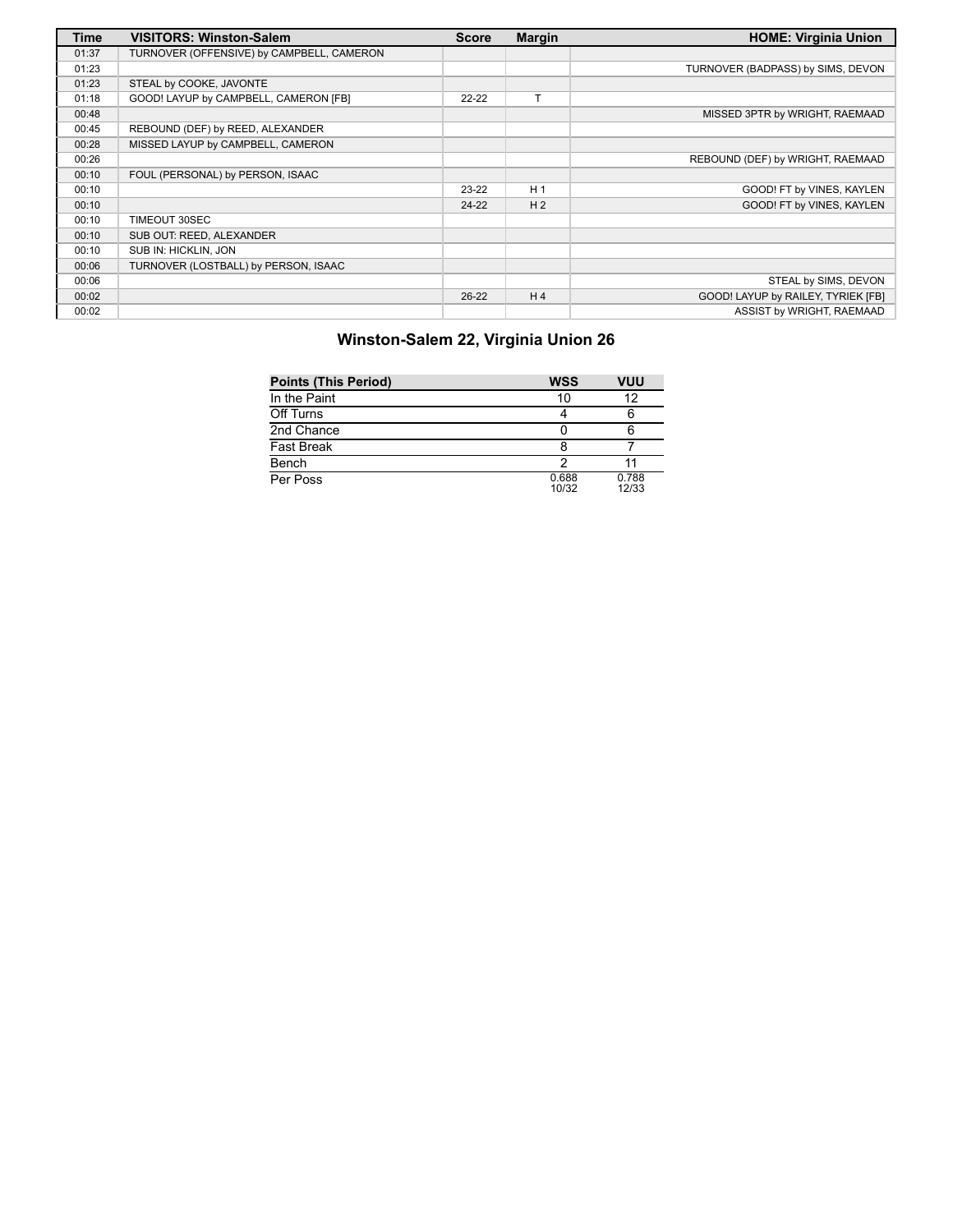#### **Official Box Score Winston-Salem vs Virginia Union Second Half Statistics Only November 23, 2021 at Mohegan Sun Arena - Uncasville**



#### **Winston-Salem 33**

| No. | Plaver              | S | <b>Pts</b> | <b>FG</b> | 3FG      | <b>FT</b> | <b>OR</b>   | <b>DR</b> | TR       | PF            | A        | TO | <b>B</b> lk | Stl | Min | $+/-$        |
|-----|---------------------|---|------------|-----------|----------|-----------|-------------|-----------|----------|---------------|----------|----|-------------|-----|-----|--------------|
| 02  | PARKER, JAYLIN      | G | 0          | 0-1       | $0 - 1$  | $0 - 0$   | 0           | 0         | 0        | 0             | 2        |    | 0           | 0   | 10  | 8            |
| 03  | CAMPBELL, CAMERON   | G | 8          | $3 - 7$   | $2 - 5$  | $0 - 0$   | 0           | 2         | 2        | 2             | 0        | 0  | 0           | 0   | 17  | -2           |
| 11  | <b>HICKLIN, JON</b> | G | 8          | $2-6$     | $0 - 1$  | $4 - 5$   |             | 2         | 3        | 2             |          |    | 0           | 0   | 11  | 4            |
| 15  | COOKE, JAVONTE      | G | 9          | $3 - 8$   | $1 - 5$  | $2 - 2$   | 0           |           |          |               | 0        |    | $\Omega$    | 0   | 17  | $\mathbf{0}$ |
| 34  | DIOP, CYRILLE       | F | $\Omega$   | $0 - 1$   | $0 - 0$  | $0 - 0$   | 0           | 1         |          | 1             | 0        | 0  | 0           | 0   | 5   | 2            |
| 00  | <b>TEEL, SAMAGE</b> | G | $\Omega$   | $0 - 2$   | $0 - 1$  | $0 - 0$   | 0           | 2         | 2        | 3             | $\Omega$ | 3  | $\Omega$    |     | 8   | $-3$         |
| 05  | PERSON, ISAAC       | G | 0          | $0 - 0$   | $0 - 0$  | $0 - 0$   | $\Omega$    | 0         | 0        | 0             | 0        | 0  | 0           | 0   |     | $\Omega$     |
| 12  | FENNELL, XAVIER     | G | 4          | $1 - 1$   | $0 - 0$  | $2 - 3$   | 0           | 2         | 2        |               | 0        | 0  |             |     | 13  | $-5$         |
| 21  | JACKSON, SHAMON     | F | 4          | $0 - 0$   | $0 - 0$  | $4 - 4$   |             | 0         |          | 2             | 0        | O  |             | 0   | 7   | -2           |
| 24  | REED, ALEXANDER     | G | 0          | $0 - 0$   | $0 - 0$  | $0 - 0$   | 0           |           |          | $\mathcal{P}$ | $\Omega$ | 0  |             | 0   | 11  | $-2$         |
|     | <b>TEAM</b>         |   |            |           |          |           | 0           | 0         | $\Omega$ | 0             |          | 0  |             |     |     |              |
|     | <b>TOTALS</b>       |   | 33         | $9 - 26$  | $3 - 13$ | $12 - 14$ | $\mathbf 2$ | 11        | 13       | 14            | 3        | 6  | 3           | 2   | 100 |              |

| <b>Shooting By Period</b><br>Period | FG       | FG%      | 3FG    | 3FG%  |           | FT%   | Deadball Rebounds: 3,0<br>Last FG Half: WSS - |
|-------------------------------------|----------|----------|--------|-------|-----------|-------|-----------------------------------------------|
| 2nd Half                            | $9 - 26$ | 35%      | $3-13$ | 23%   | 12-14     | 86%   |                                               |
| Game                                | 17-48    | $35.4\%$ | $5-21$ | 23.8% | $16 - 22$ | 72.7% |                                               |

## **Virginia Union 33**

| Plaver                   | S | <b>Pts</b> | <b>FG</b> | 3FG       | <b>FT</b> | <b>OR</b>      | <b>DR</b> | TR       | PF       | A        | <b>TO</b> | <b>Blk</b>   | Stl           | Min          | $+/-$        |
|--------------------------|---|------------|-----------|-----------|-----------|----------------|-----------|----------|----------|----------|-----------|--------------|---------------|--------------|--------------|
| TATE, KELEAF             | G |            | $0 - 1$   | $0 - 0$   | $1 - 2$   | 0              | 2         | 2        |          | 3        |           | 0            | 0             | 16           | 4            |
| PITTS, DEMARIUS          | G | 1.         | $0 - 2$   | $0 - 0$   | $1 - 2$   | $\overline{2}$ | 2         | 4        | $\Omega$ |          | 3         | $\mathbf{0}$ | $\Omega$      | 14           | $-4$         |
| HINES, DARIUS            | G | 2          | $1 - 1$   | $0 - 0$   | $0 - 0$   | 0              | 0         | 0        | 0        |          |           | 0            | 0             | 7            | $-4$         |
| PEEBLES, JORDAN          | G | 12         | $5-6$     | $0 - 0$   | $2 - 4$   | $\overline{2}$ | 5         |          |          | 0        | 2         | 0            |               | 16           | 3            |
| <b>WRIGHT, RAEMAAD</b>   | F | 10         | $4 - 7$   | $0 - 0$   | $2-6$     |                | 3         | 4        | 4        | 0        | 0         |              | 0             | 17           | 3            |
| RAILEY, TYRIEK           | G |            | $0 - 1$   | $0 - 0$   | $1 - 2$   | 0              |           |          |          | 0        |           | 0            | 0             | 10           | 3            |
| SIMS, DEVON              | F | 4          | $0 - 2$   | $0 - 1$   | $4 - 4$   | 1.             | $\Omega$  | 1        | 0        | 0        | 0         | 0            | 0             | 7            | -6           |
| <b>VINES, KAYLEN</b>     | G | 0          | $0 - 1$   | $0 - 1$   | $0 - 0$   | 0              |           |          | 0        |          | $\Omega$  | 0            |               |              | 5            |
| WILLIAMS-DIGGINS, KHALIL | G | 0          | $0 - 0$   | $0 - 0$   | $0 - 0$   | 0              | 0         | 0        | 3        | 0        |           | 0            | 0             | 3            | -3           |
| HARDING, TAHJ            | G | 0          | $0 - 0$   | $0 - 0$   | $0 - 0$   | $\Omega$       | 0         | $\Omega$ | $\Omega$ | $\Omega$ | $\Omega$  | 0            | $\Omega$      | $\mathbf{0}$ | $\mathbf{0}$ |
| OSBORNE, ROBERT          | F | 2          | $0 - 2$   | $0 - 0$   | $2 - 3$   | 0              |           | 1        | 0        | 0        | 0         | 0            | $\Omega$      | 4            | $-1$         |
| TEAM                     |   |            |           |           |           | 2              | 0         | 2        | 0        |          | 0         |              |               |              |              |
| <b>TOTALS</b>            |   | 33         |           | $0 - 2$   | $13 - 23$ | 8              | 15        | 23       | 10       | 6        | 9         | 1            | $\mathcal{P}$ |              |              |
|                          |   |            |           | $10 - 23$ |           |                |           |          |          |          |           |              |               |              | 100          |

| <b>Shooting By Period</b><br>Period | FG        | FG%   | 3FG      | 3FG%  | FТ        | FT%   |  |
|-------------------------------------|-----------|-------|----------|-------|-----------|-------|--|
| 2nd Half                            | $10 - 23$ | 43%   | በ-2      | 00%   | $13 - 23$ | 57%   |  |
| Game                                | 19-55     | 34.5% | $2 - 11$ | 18.2% | 19-31     | 61.3% |  |

*Deadball Rebounds:* 5,0 *Last FG Half:* VUU -

| Game Notes:                                             | <b>Score</b> | 1st | 2 <sub>nd</sub> | <b>TOT</b> | <b>Points (This Period)</b> | <b>WSS</b>     | <b>VUU</b>     |
|---------------------------------------------------------|--------------|-----|-----------------|------------|-----------------------------|----------------|----------------|
| Officials: Juwann Williams, Sean Mahoney, Mamadou<br>Ba | <b>WSS</b>   | 22  | 33              | 55         | In the Paint                |                | 20             |
| Attendance: 1510                                        | VUU          | 26  | 33              | 59         | Off Turns                   |                |                |
|                                                         |              |     |                 |            | 2nd Chance                  |                |                |
| Start Time: 04:32 PM ET<br>End Time: 06:35 PM ET        |              |     |                 |            | <b>Fast Break</b>           |                |                |
| Game Duration: 2:02                                     |              |     |                 |            | Bench                       |                |                |
| Neutral Court:                                          |              |     |                 |            | Per Poss                    | 0.917<br>15/36 | 1.000<br>17/33 |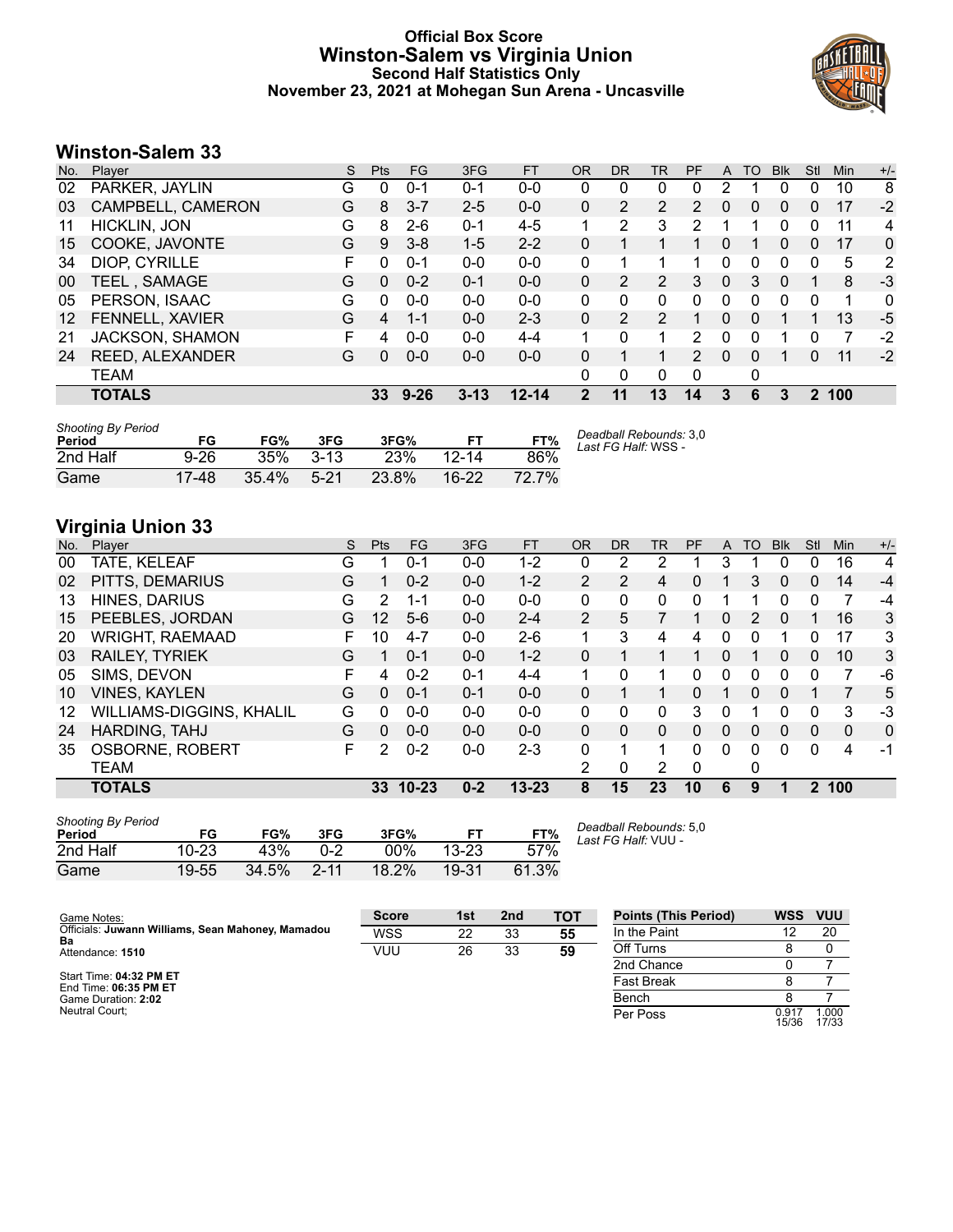#### **Official Play-By-Play Winston-Salem vs Virginia Union Second Half November 23, 2021 at Mohegan Sun Arena - Uncasville**



#### **Period 2**

**Starters:**<br>Winston-Salem: 3 CAMPBELL,CAMERON (G); 11 HICKLIN,JON (G); 15 COOKE,JAVONTE (G); 2 PARKER,JAYLIN (G); 34 DIOP,CYRILLE (F);<br>Virginia Union: 0 TATE,KELEAF (G); 2 PITTS,DEMARIUS (G); 13 HINES,DARIUS (G); 15 PEEBLE

| Time           | <b>VISITORS: Winston-Salem</b>       | <b>Score</b> | <b>Margin</b>  | <b>HOME: Virginia Union</b>          |
|----------------|--------------------------------------|--------------|----------------|--------------------------------------|
| 20:00          |                                      |              |                | SUB OUT: RAILEY, TYRIEK              |
| 20:00          |                                      |              |                | SUB OUT: SIMS, DEVON                 |
| 20:00          |                                      |              |                | SUB OUT: VINES, KAYLEN               |
| 20:00          |                                      |              |                | SUB IN: TATE, KELEAF                 |
| 20:00          |                                      |              |                | SUB IN: HINES, DARIUS                |
| 20:00          |                                      |              |                | SUB IN: PEEBLES, JORDAN              |
| 20:00          | SUB OUT: PERSON, ISAAC               |              |                |                                      |
| 20:00          | SUB OUT: JACKSON, SHAMON             |              |                |                                      |
| 20:00          | SUB IN: PARKER, JAYLIN               |              |                |                                      |
| 20:00          | SUB IN: DIOP, CYRILLE                |              |                |                                      |
| 19:48          |                                      | 28-22        | H <sub>6</sub> | GOOD! DUNK by PEEBLES, JORDAN        |
| 19:48          |                                      |              |                | ASSIST by PITTS, DEMARIUS            |
| 19:17          | GOOD! 3PTR by CAMPBELL, CAMERON      | 28-25        | $H_3$          |                                      |
| 19:17<br>18:52 | ASSIST by PARKER, JAYLIN             |              |                |                                      |
| 18:27          | GOOD! 3PTR by COOKE, JAVONTE         | 28-28        | T.             | TURNOVER (TRAVEL) by PITTS, DEMARIUS |
| 18:27          | ASSIST by HICKLIN, JON               |              |                |                                      |
| 18:09          |                                      | $30 - 28$    | H <sub>2</sub> | GOOD! LAYUP by PEEBLES, JORDAN       |
| 17:38          | GOOD! 3PTR by CAMPBELL, CAMERON      | 30-31        | V <sub>1</sub> |                                      |
| 17:38          | ASSIST by PARKER, JAYLIN             |              |                |                                      |
| 17:18          | FOUL (PERSONAL) by HICKLIN, JON      |              |                |                                      |
| 17:18          |                                      | $31 - 31$    | T              | GOOD! FT by PEEBLES, JORDAN          |
| 17:18          | SUB OUT: HICKLIN, JON                |              |                |                                      |
| 17:18          | SUB IN: REED, ALEXANDER              |              |                |                                      |
| 17:18          |                                      |              |                | MISSED FT by PEEBLES, JORDAN         |
| 17:16          | REBOUND (DEF) by DIOP, CYRILLE       |              |                |                                      |
| 16:48          | MISSED 3PTR by COOKE, JAVONTE        |              |                |                                      |
| 16:45          |                                      |              |                | REBOUND (DEF) by PEEBLES, JORDAN     |
| 16:36          |                                      | 33-31        | H <sub>2</sub> | GOOD! JUMPER by HINES, DARIUS        |
| 16:11          |                                      |              |                | SUB OUT: PITTS, DEMARIUS             |
| 16:11          |                                      |              |                | SUB IN: RAILEY, TYRIEK               |
| 16:00          | MISSED LAYUP by DIOP, CYRILLE        |              |                |                                      |
| 16:00          |                                      |              |                | BLOCK by WRIGHT, RAEMAAD             |
| 15:56          |                                      |              |                | REBOUND (DEF) by TATE, KELEAF        |
| 15:54          |                                      | 35-31        | H4             | GOOD! DUNK by PEEBLES, JORDAN [FB]   |
| 15:54          |                                      |              |                | ASSIST by HINES, DARIUS              |
| 15:36          | GOOD! JUMPER by COOKE, JAVONTE       | 35-33        | H <sub>2</sub> |                                      |
| 15:26<br>15:26 | FOUL (PERSONAL) by DIOP, CYRILLE     |              |                |                                      |
| 15:26          | SUB OUT: PARKER, JAYLIN              |              |                |                                      |
| 15:26          | SUB OUT: DIOP, CYRILLE               |              |                |                                      |
| 15:26          | SUB IN: TEEL, SAMAGE                 |              |                |                                      |
| 15:26          | SUB IN: JACKSON, SHAMON              |              |                |                                      |
| 15:26          |                                      |              |                | MISSED FT by PEEBLES, JORDAN         |
| 15:26          |                                      |              |                | REBOUND (OFF) by TEAM                |
| 15:26          |                                      | 36-33        | $H_3$          | GOOD! FT by PEEBLES, JORDAN          |
| 15:26          |                                      |              |                | SUB OUT: PEEBLES, JORDAN             |
| 15:26          |                                      |              |                | SUB IN: SIMS, DEVON                  |
| 15:06          |                                      |              |                | FOUL (PERSONAL) by WRIGHT, RAEMAAD   |
| 15:06          | GOOD! FT by JACKSON, SHAMON          | $36-34$      | H <sub>2</sub> |                                      |
| 15:06          | GOOD! FT by JACKSON, SHAMON          | 36-35        | H <sub>1</sub> |                                      |
| 14:39          | FOUL (PERSONAL) by REED, ALEXANDER   |              |                |                                      |
| 14:39          |                                      | 37-35        | H <sub>2</sub> | GOOD! FT by SIMS, DEVON              |
| 14:39          | SUB OUT: REED, ALEXANDER             |              |                |                                      |
| 14:39          | SUB IN: FENNELL, XAVIER              |              |                |                                      |
| 14:39          |                                      | 38-35        | $H_3$          | GOOD! FT by SIMS, DEVON              |
| 14:22          | TURNOVER (TRAVEL) by TEEL, SAMAGE    |              |                |                                      |
| 14:07          |                                      |              |                | MISSED LAYUP by WRIGHT, RAEMAAD      |
| 14:03          | REBOUND (DEF) by TEEL, SAMAGE        |              |                |                                      |
| 13:56          | GOOD! LAYUP by CAMPBELL, CAMERON     | 38-37        | H1             |                                      |
| 13:41          | FOUL (PERSONAL) by CAMPBELL, CAMERON |              |                |                                      |
| 13:41          |                                      |              |                | MISSED FT by RAILEY, TYRIEK          |
| 13:41          |                                      |              |                | REBOUND (OFF) by TEAM                |
| 13:41          |                                      |              |                | SUB OUT: HINES, DARIUS               |
| 13:41          |                                      |              |                | SUB IN: PITTS, DEMARIUS              |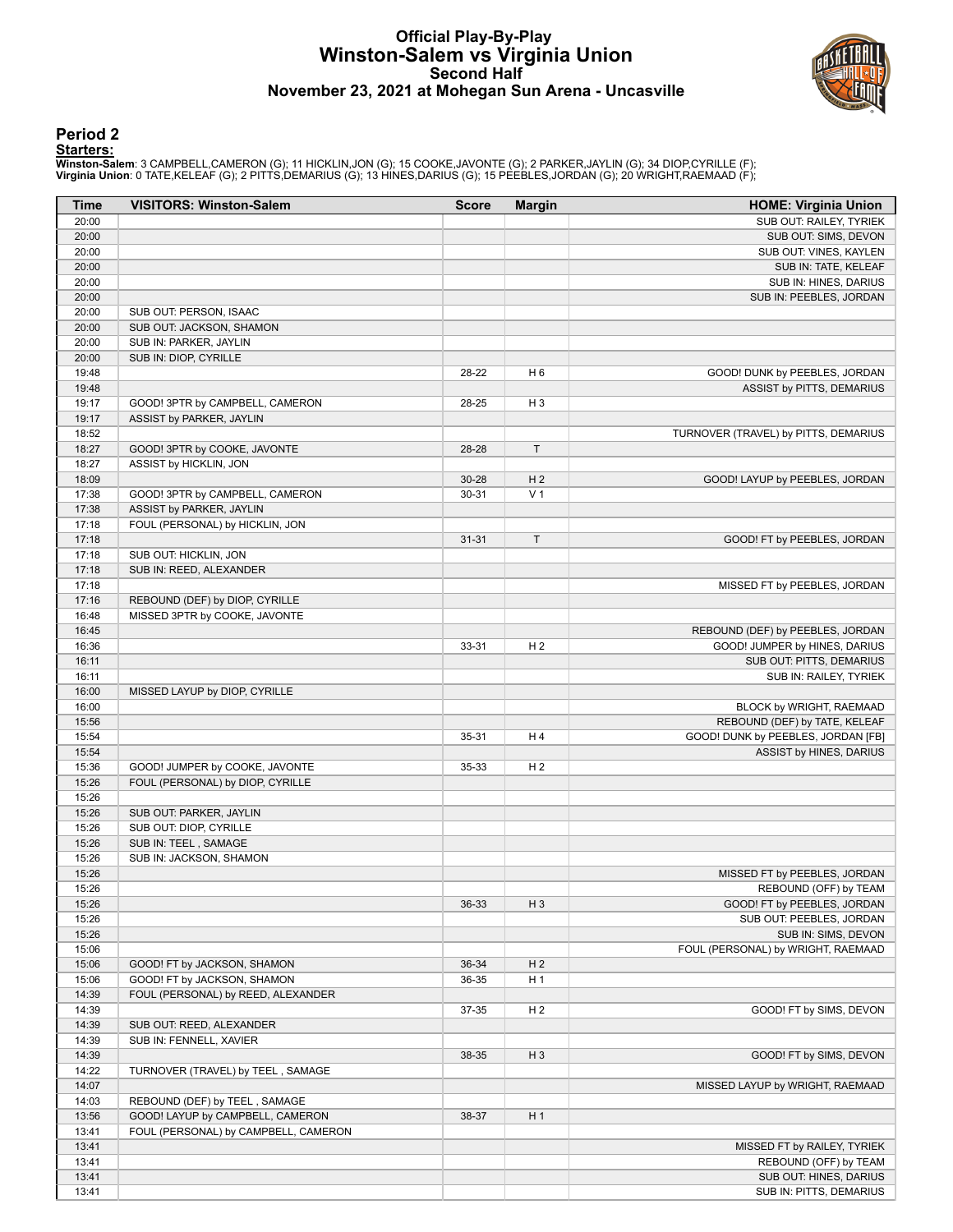| <b>Time</b>    | <b>VISITORS: Winston-Salem</b>       | <b>Score</b> | <b>Margin</b>  | <b>HOME: Virginia Union</b>                               |
|----------------|--------------------------------------|--------------|----------------|-----------------------------------------------------------|
| 13:41          |                                      | 39-37        | H <sub>2</sub> | GOOD! FT by RAILEY, TYRIEK                                |
| 13:20          | MISSED 3PTR by COOKE, JAVONTE        |              |                |                                                           |
| 13:16          |                                      |              |                | REBOUND (DEF) by TATE, KELEAF                             |
| 13:00          |                                      |              |                | MISSED 3PTR by SIMS, DEVON                                |
| 12:57          |                                      |              |                | REBOUND (OFF) by PITTS, DEMARIUS                          |
| 12:53<br>12:53 | FOUL (PERSONAL) by JACKSON, SHAMON   | 40-37        | $H_3$          | GOOD! FT by WRIGHT, RAEMAAD                               |
| 12:53          | SUB OUT: COOKE, JAVONTE              |              |                |                                                           |
| 12:53          | SUB IN: PERSON, ISAAC                |              |                |                                                           |
| 12:53          |                                      |              |                | MISSED FT by WRIGHT, RAEMAAD                              |
| 12:50          | REBOUND (DEF) by FENNELL, XAVIER     |              |                |                                                           |
| 12:33          |                                      |              |                | FOUL (PERSONAL) by RAILEY, TYRIEK                         |
| 12:33          | GOOD! FT by JACKSON, SHAMON          | 40-38        | H <sub>2</sub> |                                                           |
| 12:33          |                                      |              |                | SUB OUT: RAILEY, TYRIEK                                   |
| 12:33          |                                      |              |                | SUB OUT: WRIGHT, RAEMAAD                                  |
| 12:33          |                                      |              |                | SUB IN: PEEBLES, JORDAN                                   |
| 12:33          |                                      |              |                | SUB IN: OSBORNE, ROBERT                                   |
| 12:33          | GOOD! FT by JACKSON, SHAMON          | 40-39        | H <sub>1</sub> |                                                           |
| 12:07<br>12:04 |                                      |              |                | MISSED LAYUP by OSBORNE, ROBERT                           |
| 12:00          |                                      |              |                | REBOUND (OFF) by TEAM<br>MISSED JUMPER by PITTS, DEMARIUS |
| 11:57          |                                      |              |                | REBOUND (OFF) by PEEBLES, JORDAN                          |
| 11:57          | FOUL (PERSONAL) by TEEL, SAMAGE      |              |                |                                                           |
| 11:57          |                                      |              |                |                                                           |
| 11:51          |                                      |              |                | MISSED JUMPER by OSBORNE, ROBERT                          |
| 11:50          |                                      |              |                | REBOUND (OFF) by SIMS, DEVON                              |
| 11:50          | FOUL (PERSONAL) by FENNELL, XAVIER   |              |                |                                                           |
| 11:50          |                                      | 41-39        | H <sub>2</sub> | GOOD! FT by SIMS, DEVON                                   |
| 11:50          |                                      | 42-39        | $H_3$          | GOOD! FT by SIMS, DEVON                                   |
| 11:31          |                                      |              |                | FOUL (PERSONAL) by TATE, KELEAF                           |
| 11:31          |                                      |              |                | FOUL (PERSONAL) by PEEBLES, JORDAN                        |
| 11:31          | MISSED FT by FENNELL, XAVIER         |              |                |                                                           |
| 11:31          | REBOUND (OFF) by TEAM                |              |                |                                                           |
| 11:31<br>11:31 |                                      |              |                | SUB OUT: TATE, KELEAF<br>SUB IN: HINES, DARIUS            |
| 11:31          | SUB OUT: PERSON, ISAAC               |              |                |                                                           |
| 11:31          | SUB IN: PARKER, JAYLIN               |              |                |                                                           |
| 11:31          | GOOD! FT by FENNELL, XAVIER          | 42-40        | H <sub>2</sub> |                                                           |
| 11:23          |                                      |              |                | TURNOVER (BADPASS) by HINES, DARIUS                       |
| 11:23          | STEAL by TEEL, SAMAGE                |              |                |                                                           |
| 11:20          | FOUL (OFF) by TEEL, SAMAGE           |              |                |                                                           |
| 11:20          | TURNOVER (OFFENSIVE) by TEEL, SAMAGE |              |                |                                                           |
| 11:20          |                                      |              |                | SUB OUT: HINES, DARIUS                                    |
| 11:20          |                                      |              |                | SUB IN: VINES, KAYLEN                                     |
| 10:55          | FOUL (PERSONAL) by JACKSON, SHAMON   |              |                |                                                           |
| 10:55          | SUB OUT: JACKSON, SHAMON             |              |                |                                                           |
| 10:55<br>10:55 | SUB IN: REED, ALEXANDER              |              |                | MISSED FT by OSBORNE, ROBERT                              |
| 10:53          | REBOUND (DEF) by TEEL, SAMAGE        |              |                |                                                           |
| 10:37          | TURNOVER (BADPASS) by TEEL, SAMAGE   |              |                |                                                           |
| 10:37          | SUB OUT: CAMPBELL, CAMERON           |              |                |                                                           |
| 10:37          | SUB IN: HICKLIN, JON                 |              |                |                                                           |
| 10:33          |                                      |              |                | TURNOVER (BADPASS) by PEEBLES, JORDAN                     |
| 10:33          |                                      |              |                | SUB OUT: VINES, KAYLEN                                    |
| 10:33          |                                      |              |                | SUB IN: WILLIAMS-DIGGINS, KHALIL                          |
| 10:10          | MISSED LAYUP by TEEL, SAMAGE         |              |                |                                                           |
| 10:07          |                                      |              |                | REBOUND (DEF) by OSBORNE, ROBERT                          |
| 10:07          | FOUL (PERSONAL) by TEEL, SAMAGE      |              |                |                                                           |
| 10:07          |                                      | 43-40        | $H_3$          | GOOD! FT by OSBORNE, ROBERT [FB]                          |
| 10:07          | SUB OUT: TEEL, SAMAGE                |              |                |                                                           |
| 10:07          | SUB IN: COOKE, JAVONTE               |              |                |                                                           |
| 10:07<br>09:42 |                                      | 44-40        | H4             | GOOD! FT by OSBORNE, ROBERT [FB]                          |
| 09:42          | TURNOVER (BADPASS) by HICKLIN, JON   |              |                | STEAL by PEEBLES, JORDAN                                  |
| 09:37          |                                      |              |                | TURNOVER (LOSTBALL) by PEEBLES, JORDAN                    |
| 09:37          | STEAL by FENNELL, XAVIER             |              |                |                                                           |
| 09:34          | GOOD! LAYUP by FENNELL, XAVIER [FB]  | 44-42        | H <sub>2</sub> |                                                           |
| 09:34          |                                      |              |                | FOUL (PERSONAL) by WILLIAMS-DIGGINS, KHALIL               |
| 09:34          |                                      |              |                | SUB OUT: PEEBLES, JORDAN                                  |
| 09:34          |                                      |              |                | SUB IN: WRIGHT, RAEMAAD                                   |
| 09:34          | GOOD! FT by FENNELL, XAVIER [FB]     | 44-43        | H <sub>1</sub> |                                                           |
| 09:16          |                                      |              |                | MISSED LAYUP by SIMS, DEVON                               |
| 09:11          |                                      |              |                | REBOUND (OFF) by WRIGHT, RAEMAAD                          |
| 09:11          |                                      | 46-43        | H <sub>3</sub> | GOOD! LAYUP by WRIGHT, RAEMAAD                            |
| 08:52          | GOOD! LAYUP by HICKLIN, JON          | 46-45        | H <sub>1</sub> |                                                           |
| 08:52          |                                      |              |                | FOUL (PERSONAL) by WRIGHT, RAEMAAD                        |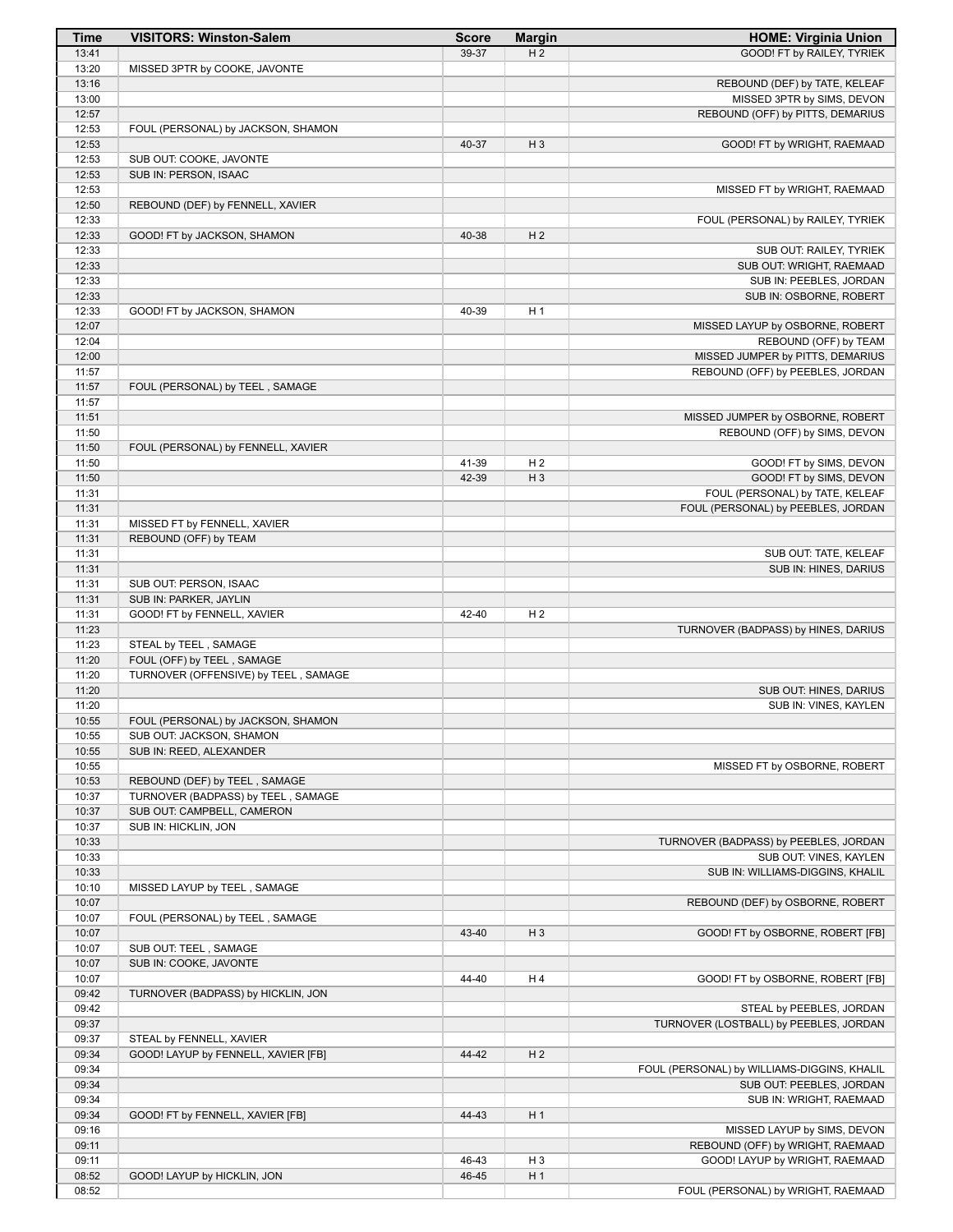| Time           | <b>VISITORS: Winston-Salem</b>       | <b>Score</b> | <b>Margin</b>  | <b>HOME: Virginia Union</b>                                                |
|----------------|--------------------------------------|--------------|----------------|----------------------------------------------------------------------------|
| 08:52          |                                      |              |                | SUB OUT: OSBORNE, ROBERT                                                   |
| 08:52          |                                      |              |                | SUB IN: RAILEY, TYRIEK                                                     |
| 08:52<br>08:29 | GOOD! FT by HICKLIN, JON             | 46-46        | T              | TURNOVER (LOSTBALL) by RAILEY, TYRIEK                                      |
| 08:29          |                                      |              |                | SUB OUT: SIMS, DEVON                                                       |
| 08:29          |                                      |              |                | SUB IN: PEEBLES, JORDAN                                                    |
| 08:09          | MISSED 3PTR by COOKE, JAVONTE        |              |                |                                                                            |
| 08:06          |                                      |              |                | REBOUND (DEF) by PEEBLES, JORDAN                                           |
| 07:58          |                                      |              |                | MISSED JUMPER by RAILEY, TYRIEK                                            |
| 07:52<br>07:50 | REBOUND (DEF) by HICKLIN, JON        |              |                | FOUL (PERSONAL) by WILLIAMS-DIGGINS, KHALIL                                |
| 07:50          |                                      |              |                |                                                                            |
| 07:50          | SUB OUT: FENNELL, XAVIER             |              |                |                                                                            |
| 07:50          | SUB IN: CAMPBELL, CAMERON            |              |                |                                                                            |
| 07:50          | GOOD! FT by HICKLIN, JON [FB]        | 46-47        | V <sub>1</sub> |                                                                            |
| 07:50          | MISSED FT by HICKLIN, JON            |              |                |                                                                            |
| 07:47<br>07:35 |                                      |              |                | REBOUND (DEF) by WRIGHT, RAEMAAD<br>FOUL (OFF) by WILLIAMS-DIGGINS, KHALIL |
| 07:35          |                                      |              |                | TURNOVER (OFFENSIVE) by WILLIAMS-DIGGINS, KHALIL                           |
| 07:35          |                                      |              |                | SUB OUT: WILLIAMS-DIGGINS, KHALIL                                          |
| 07:35          |                                      |              |                | SUB IN: TATE, KELEAF                                                       |
| 07:13          | MISSED LAYUP by HICKLIN, JON         |              |                |                                                                            |
| 07:10          | REBOUND (OFF) by HICKLIN, JON        |              |                |                                                                            |
| 07:10<br>07:10 | MISSED LAYUP by HICKLIN, JON         |              |                | REBOUND (DEF) by PITTS, DEMARIUS                                           |
| 07:10          |                                      |              |                | TURNOVER (TRAVEL) by PITTS, DEMARIUS                                       |
| 06:51          | TURNOVER (BADPASS) by PARKER, JAYLIN |              |                |                                                                            |
| 06:29          |                                      |              |                | MISSED LAYUP by TATE, KELEAF                                               |
| 06:26          | REBOUND (DEF) by CAMPBELL, CAMERON   |              |                |                                                                            |
| 06:18          | MISSED 3PTR by PARKER, JAYLIN        |              |                |                                                                            |
| 06:16<br>06:08 |                                      |              |                | REBOUND (DEF) by PITTS, DEMARIUS<br>MISSED LAYUP by PITTS, DEMARIUS        |
| 06:08          | BLOCK by REED, ALEXANDER             |              |                |                                                                            |
| 06:05          |                                      |              |                | REBOUND (OFF) by PITTS, DEMARIUS                                           |
| 06:05          |                                      |              |                | TURNOVER (LOSTBALL) by PITTS, DEMARIUS                                     |
| 06:05          | SUB OUT: PARKER, JAYLIN              |              |                |                                                                            |
| 06:05          | SUB IN: FENNELL, XAVIER              |              |                |                                                                            |
| 06:05<br>06:05 |                                      |              |                | SUB OUT: PITTS, DEMARIUS<br>SUB IN: VINES, KAYLEN                          |
| 05:48          | MISSED 3PTR by CAMPBELL, CAMERON     |              |                |                                                                            |
| 05:44          |                                      |              |                | REBOUND (DEF) by PEEBLES, JORDAN                                           |
| 05:22          |                                      | 48-47        | H <sub>1</sub> | GOOD! LAYUP by PEEBLES, JORDAN                                             |
| 05:22          |                                      |              |                | ASSIST by TATE, KELEAF                                                     |
| 04:55<br>04:55 | MISSED LAYUP by CAMPBELL, CAMERON    |              |                | REBOUND (DEF) by WRIGHT, RAEMAAD                                           |
| 04:55          | FOUL (PERSONAL) by CAMPBELL, CAMERON |              |                |                                                                            |
| 04:55          |                                      | 49-47        | H <sub>2</sub> | GOOD! FT by WRIGHT, RAEMAAD [FB]                                           |
| 04:55          | SUB OUT: HICKLIN, JON                |              |                |                                                                            |
| 04:55          | SUB OUT: REED, ALEXANDER             |              |                |                                                                            |
| 04:55          | SUB IN: TEEL, SAMAGE                 |              |                |                                                                            |
| 04:55<br>04:55 | SUB IN: JACKSON, SHAMON              |              |                |                                                                            |
| 04:53          | REBOUND (DEF) by FENNELL, XAVIER     |              |                | MISSED FT by WRIGHT, RAEMAAD                                               |
| 04:36          | MISSED 3PTR by TEEL, SAMAGE          |              |                |                                                                            |
| 04:32          |                                      |              |                | REBOUND (DEF) by VINES, KAYLEN                                             |
| 04:12          |                                      |              |                | MISSED LAYUP by WRIGHT, RAEMAAD                                            |
| 04:12          | BLOCK by JACKSON, SHAMON             |              |                |                                                                            |
| 04:12<br>04:03 |                                      | 51-47        | H4             | REBOUND (OFF) by TEAM<br>GOOD! JUMPER by WRIGHT, RAEMAAD                   |
| 03:44          | GOOD! LAYUP by COOKE, JAVONTE        | 51-49        | H <sub>2</sub> |                                                                            |
| 03:17          |                                      |              |                | MISSED LAYUP by WRIGHT, RAEMAAD                                            |
| 03:15          | REBOUND (DEF) by COOKE, JAVONTE      |              |                |                                                                            |
| 02:50          | MISSED LAYUP by COOKE, JAVONTE       |              |                |                                                                            |
| 02:46          | REBOUND (OFF) by JACKSON, SHAMON     |              |                |                                                                            |
| 02:44<br>02:41 | MISSED 3PTR by COOKE, JAVONTE        |              |                | REBOUND (DEF) by RAILEY, TYRIEK                                            |
| 02:35          |                                      | 53-49        | H4             | GOOD! LAYUP by WRIGHT, RAEMAAD                                             |
| 02:35          |                                      |              |                | ASSIST by TATE, KELEAF                                                     |
| 02:31          |                                      |              |                | TIMEOUT 30SEC                                                              |
| 02:31          |                                      |              |                |                                                                            |
| 02:31          |                                      |              |                | SUB OUT: RAILEY, TYRIEK                                                    |
| 02:31<br>02:31 | SUB OUT: TEEL, SAMAGE                |              |                | SUB IN: PITTS, DEMARIUS                                                    |
| 02:31          | SUB OUT: JACKSON, SHAMON             |              |                |                                                                            |
| 02:31          | SUB IN: HICKLIN, JON                 |              |                |                                                                            |
| 02:31          | SUB IN: REED, ALEXANDER              |              |                |                                                                            |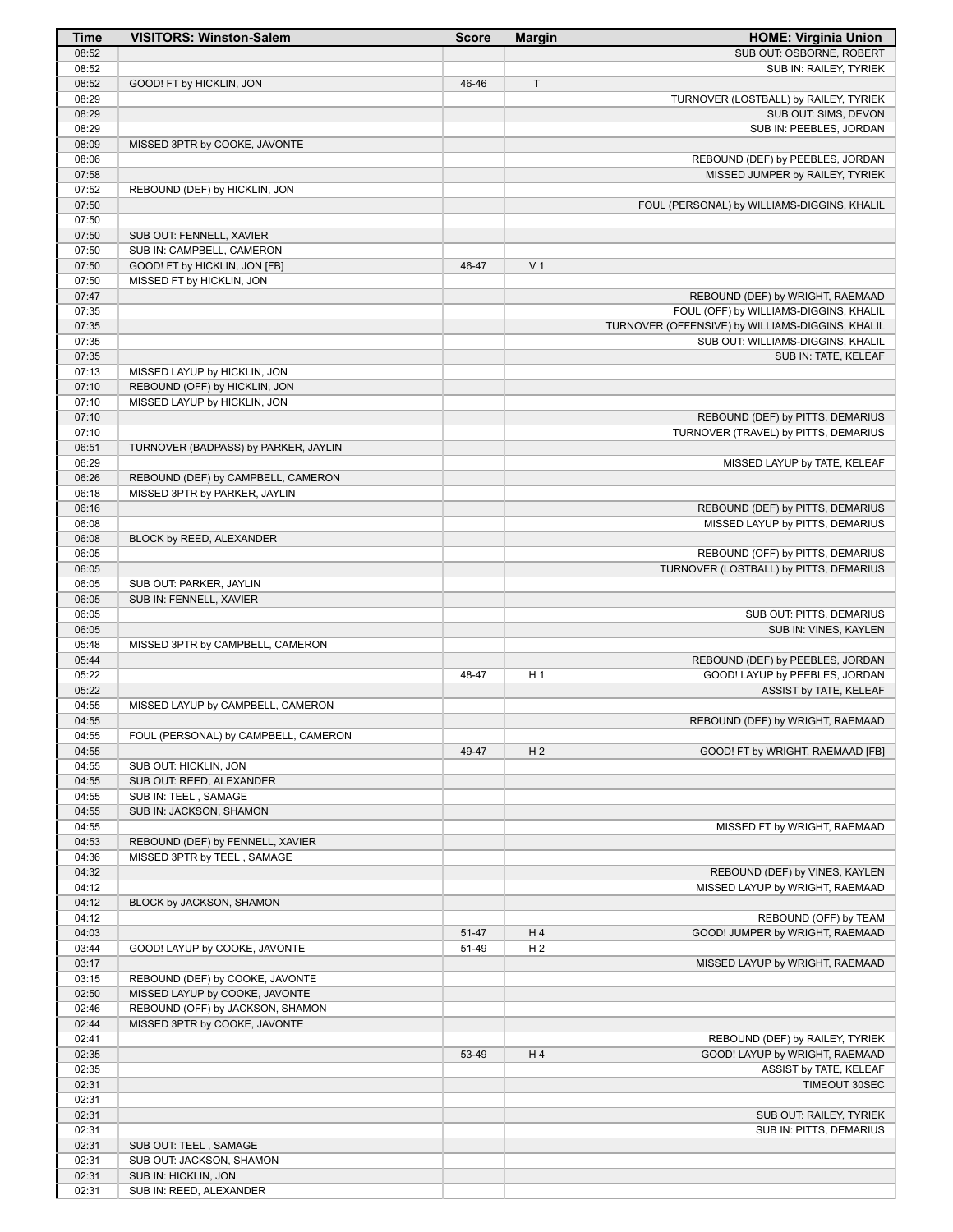| FOUL (PERSONAL) by WRIGHT, RAEMAAD<br>02:02<br>02:02<br>02:02<br>GOOD! FT by COOKE, JAVONTE<br>53-50<br>$H_3$<br>02:02<br>GOOD! FT by COOKE, JAVONTE<br>H <sub>2</sub><br>53-51<br>01:45<br>55-51<br>H4<br>GOOD! LAYUP by WRIGHT, RAEMAAD<br>01:45<br>ASSIST by TATE, KELEAF<br>01:32<br>TURNOVER (LOSTBALL) by COOKE, JAVONTE<br>01:32<br>STEAL by VINES, KAYLEN<br>01:15<br>MISSED LAYUP by PEEBLES, JORDAN<br>01:15<br>BLOCK by FENNELL, XAVIER<br>01:11<br>REBOUND (OFF) by PEEBLES, JORDAN<br>01:04<br>MISSED 3PTR by VINES, KAYLEN<br>01:00<br>REBOUND (DEF) by CAMPBELL, CAMERON<br>00:54<br>MISSED 3PTR by HICKLIN, JON<br>00:50<br>REBOUND (DEF) by PEEBLES, JORDAN<br>00:50<br>FOUL (PERSONAL) by HICKLIN, JON<br>00:50<br>H <sub>5</sub><br>56-51<br>GOOD! FT by PITTS, DEMARIUS [FB]<br>00:50<br>MISSED FT by PITTS, DEMARIUS<br>REBOUND (DEF) by HICKLIN, JON<br>00:48<br>00:42<br>MISSED LAYUP by HICKLIN, JON<br>00:39<br>REBOUND (DEF) by PEEBLES, JORDAN<br>TIMEOUT 30SEC<br>00:36<br>H7<br>GOOD! DUNK by PEEBLES, JORDAN<br>00:29<br>58-51<br>00:29<br>ASSIST by VINES, KAYLEN<br>00:25<br>MISSED 3PTR by CAMPBELL, CAMERON<br>00:23<br>REBOUND (DEF) by WRIGHT, RAEMAAD<br>00:23<br>FOUL (PERSONAL) by REED, ALEXANDER<br>00:23<br>MISSED FT by WRIGHT, RAEMAAD<br>00:23<br>REBOUND (OFF) by TEAM<br>00:23<br>MISSED FT by WRIGHT, RAEMAAD<br>00:21<br>REBOUND (DEF) by REED, ALEXANDER<br>00:16<br>FOUL (PERSONAL) by WRIGHT, RAEMAAD<br>00:16<br>SUB OUT: WRIGHT, RAEMAAD<br>00:16<br>SUB IN: SIMS, DEVON<br>H <sub>6</sub><br>00:16<br>GOOD! FT by HICKLIN, JON [FB]<br>58-52<br>00:16<br>GOOD! FT by HICKLIN, JON [FB]<br>58-53<br>H <sub>5</sub><br>00:16<br>TIMEOUT 30SEC<br>00:11<br>TURNOVER (LOSTBALL) by TATE, KELEAF<br>00:11<br>SUB OUT: FENNELL, XAVIER<br>00:11<br>SUB IN: PARKER, JAYLIN<br>00:08<br>58-55<br>$H_3$<br>GOOD! LAYUP by HICKLIN, JON [FB]<br>00:08<br>TIMEOUT 30SEC<br>00:08<br>SUB OUT: PARKER, JAYLIN<br>00:08<br>SUB IN: FENNELL, XAVIER<br>00:06<br>FOUL (PERSONAL) by COOKE, JAVONTE<br>00:06<br>MISSED FT by TATE, KELEAF<br>00:06<br>REBOUND (OFF) by TEAM<br>GOOD! FT by TATE, KELEAF [FB]<br>00:06<br>H4<br>59-55<br>00:01<br>MISSED 3PTR by CAMPBELL, CAMERON<br>00:00<br>REBOUND (OFF) by TEAM | <b>Time</b> | <b>VISITORS: Winston-Salem</b> | <b>Score</b> | <b>Margin</b> | <b>HOME: Virginia Union</b> |
|-----------------------------------------------------------------------------------------------------------------------------------------------------------------------------------------------------------------------------------------------------------------------------------------------------------------------------------------------------------------------------------------------------------------------------------------------------------------------------------------------------------------------------------------------------------------------------------------------------------------------------------------------------------------------------------------------------------------------------------------------------------------------------------------------------------------------------------------------------------------------------------------------------------------------------------------------------------------------------------------------------------------------------------------------------------------------------------------------------------------------------------------------------------------------------------------------------------------------------------------------------------------------------------------------------------------------------------------------------------------------------------------------------------------------------------------------------------------------------------------------------------------------------------------------------------------------------------------------------------------------------------------------------------------------------------------------------------------------------------------------------------------------------------------------------------------------------------------------------------------------------------------------------------------------------------------------------------------------------------------------------------------------------------------------------------------------------------------------------------------------------------------------------------------------------------------------------------------------------------------------------------|-------------|--------------------------------|--------------|---------------|-----------------------------|
|                                                                                                                                                                                                                                                                                                                                                                                                                                                                                                                                                                                                                                                                                                                                                                                                                                                                                                                                                                                                                                                                                                                                                                                                                                                                                                                                                                                                                                                                                                                                                                                                                                                                                                                                                                                                                                                                                                                                                                                                                                                                                                                                                                                                                                                           |             |                                |              |               |                             |
|                                                                                                                                                                                                                                                                                                                                                                                                                                                                                                                                                                                                                                                                                                                                                                                                                                                                                                                                                                                                                                                                                                                                                                                                                                                                                                                                                                                                                                                                                                                                                                                                                                                                                                                                                                                                                                                                                                                                                                                                                                                                                                                                                                                                                                                           |             |                                |              |               |                             |
|                                                                                                                                                                                                                                                                                                                                                                                                                                                                                                                                                                                                                                                                                                                                                                                                                                                                                                                                                                                                                                                                                                                                                                                                                                                                                                                                                                                                                                                                                                                                                                                                                                                                                                                                                                                                                                                                                                                                                                                                                                                                                                                                                                                                                                                           |             |                                |              |               |                             |
|                                                                                                                                                                                                                                                                                                                                                                                                                                                                                                                                                                                                                                                                                                                                                                                                                                                                                                                                                                                                                                                                                                                                                                                                                                                                                                                                                                                                                                                                                                                                                                                                                                                                                                                                                                                                                                                                                                                                                                                                                                                                                                                                                                                                                                                           |             |                                |              |               |                             |
|                                                                                                                                                                                                                                                                                                                                                                                                                                                                                                                                                                                                                                                                                                                                                                                                                                                                                                                                                                                                                                                                                                                                                                                                                                                                                                                                                                                                                                                                                                                                                                                                                                                                                                                                                                                                                                                                                                                                                                                                                                                                                                                                                                                                                                                           |             |                                |              |               |                             |
|                                                                                                                                                                                                                                                                                                                                                                                                                                                                                                                                                                                                                                                                                                                                                                                                                                                                                                                                                                                                                                                                                                                                                                                                                                                                                                                                                                                                                                                                                                                                                                                                                                                                                                                                                                                                                                                                                                                                                                                                                                                                                                                                                                                                                                                           |             |                                |              |               |                             |
|                                                                                                                                                                                                                                                                                                                                                                                                                                                                                                                                                                                                                                                                                                                                                                                                                                                                                                                                                                                                                                                                                                                                                                                                                                                                                                                                                                                                                                                                                                                                                                                                                                                                                                                                                                                                                                                                                                                                                                                                                                                                                                                                                                                                                                                           |             |                                |              |               |                             |
|                                                                                                                                                                                                                                                                                                                                                                                                                                                                                                                                                                                                                                                                                                                                                                                                                                                                                                                                                                                                                                                                                                                                                                                                                                                                                                                                                                                                                                                                                                                                                                                                                                                                                                                                                                                                                                                                                                                                                                                                                                                                                                                                                                                                                                                           |             |                                |              |               |                             |
|                                                                                                                                                                                                                                                                                                                                                                                                                                                                                                                                                                                                                                                                                                                                                                                                                                                                                                                                                                                                                                                                                                                                                                                                                                                                                                                                                                                                                                                                                                                                                                                                                                                                                                                                                                                                                                                                                                                                                                                                                                                                                                                                                                                                                                                           |             |                                |              |               |                             |
|                                                                                                                                                                                                                                                                                                                                                                                                                                                                                                                                                                                                                                                                                                                                                                                                                                                                                                                                                                                                                                                                                                                                                                                                                                                                                                                                                                                                                                                                                                                                                                                                                                                                                                                                                                                                                                                                                                                                                                                                                                                                                                                                                                                                                                                           |             |                                |              |               |                             |
|                                                                                                                                                                                                                                                                                                                                                                                                                                                                                                                                                                                                                                                                                                                                                                                                                                                                                                                                                                                                                                                                                                                                                                                                                                                                                                                                                                                                                                                                                                                                                                                                                                                                                                                                                                                                                                                                                                                                                                                                                                                                                                                                                                                                                                                           |             |                                |              |               |                             |
|                                                                                                                                                                                                                                                                                                                                                                                                                                                                                                                                                                                                                                                                                                                                                                                                                                                                                                                                                                                                                                                                                                                                                                                                                                                                                                                                                                                                                                                                                                                                                                                                                                                                                                                                                                                                                                                                                                                                                                                                                                                                                                                                                                                                                                                           |             |                                |              |               |                             |
|                                                                                                                                                                                                                                                                                                                                                                                                                                                                                                                                                                                                                                                                                                                                                                                                                                                                                                                                                                                                                                                                                                                                                                                                                                                                                                                                                                                                                                                                                                                                                                                                                                                                                                                                                                                                                                                                                                                                                                                                                                                                                                                                                                                                                                                           |             |                                |              |               |                             |
|                                                                                                                                                                                                                                                                                                                                                                                                                                                                                                                                                                                                                                                                                                                                                                                                                                                                                                                                                                                                                                                                                                                                                                                                                                                                                                                                                                                                                                                                                                                                                                                                                                                                                                                                                                                                                                                                                                                                                                                                                                                                                                                                                                                                                                                           |             |                                |              |               |                             |
|                                                                                                                                                                                                                                                                                                                                                                                                                                                                                                                                                                                                                                                                                                                                                                                                                                                                                                                                                                                                                                                                                                                                                                                                                                                                                                                                                                                                                                                                                                                                                                                                                                                                                                                                                                                                                                                                                                                                                                                                                                                                                                                                                                                                                                                           |             |                                |              |               |                             |
|                                                                                                                                                                                                                                                                                                                                                                                                                                                                                                                                                                                                                                                                                                                                                                                                                                                                                                                                                                                                                                                                                                                                                                                                                                                                                                                                                                                                                                                                                                                                                                                                                                                                                                                                                                                                                                                                                                                                                                                                                                                                                                                                                                                                                                                           |             |                                |              |               |                             |
|                                                                                                                                                                                                                                                                                                                                                                                                                                                                                                                                                                                                                                                                                                                                                                                                                                                                                                                                                                                                                                                                                                                                                                                                                                                                                                                                                                                                                                                                                                                                                                                                                                                                                                                                                                                                                                                                                                                                                                                                                                                                                                                                                                                                                                                           |             |                                |              |               |                             |
|                                                                                                                                                                                                                                                                                                                                                                                                                                                                                                                                                                                                                                                                                                                                                                                                                                                                                                                                                                                                                                                                                                                                                                                                                                                                                                                                                                                                                                                                                                                                                                                                                                                                                                                                                                                                                                                                                                                                                                                                                                                                                                                                                                                                                                                           |             |                                |              |               |                             |
|                                                                                                                                                                                                                                                                                                                                                                                                                                                                                                                                                                                                                                                                                                                                                                                                                                                                                                                                                                                                                                                                                                                                                                                                                                                                                                                                                                                                                                                                                                                                                                                                                                                                                                                                                                                                                                                                                                                                                                                                                                                                                                                                                                                                                                                           |             |                                |              |               |                             |
|                                                                                                                                                                                                                                                                                                                                                                                                                                                                                                                                                                                                                                                                                                                                                                                                                                                                                                                                                                                                                                                                                                                                                                                                                                                                                                                                                                                                                                                                                                                                                                                                                                                                                                                                                                                                                                                                                                                                                                                                                                                                                                                                                                                                                                                           |             |                                |              |               |                             |
|                                                                                                                                                                                                                                                                                                                                                                                                                                                                                                                                                                                                                                                                                                                                                                                                                                                                                                                                                                                                                                                                                                                                                                                                                                                                                                                                                                                                                                                                                                                                                                                                                                                                                                                                                                                                                                                                                                                                                                                                                                                                                                                                                                                                                                                           |             |                                |              |               |                             |
|                                                                                                                                                                                                                                                                                                                                                                                                                                                                                                                                                                                                                                                                                                                                                                                                                                                                                                                                                                                                                                                                                                                                                                                                                                                                                                                                                                                                                                                                                                                                                                                                                                                                                                                                                                                                                                                                                                                                                                                                                                                                                                                                                                                                                                                           |             |                                |              |               |                             |
|                                                                                                                                                                                                                                                                                                                                                                                                                                                                                                                                                                                                                                                                                                                                                                                                                                                                                                                                                                                                                                                                                                                                                                                                                                                                                                                                                                                                                                                                                                                                                                                                                                                                                                                                                                                                                                                                                                                                                                                                                                                                                                                                                                                                                                                           |             |                                |              |               |                             |
|                                                                                                                                                                                                                                                                                                                                                                                                                                                                                                                                                                                                                                                                                                                                                                                                                                                                                                                                                                                                                                                                                                                                                                                                                                                                                                                                                                                                                                                                                                                                                                                                                                                                                                                                                                                                                                                                                                                                                                                                                                                                                                                                                                                                                                                           |             |                                |              |               |                             |
|                                                                                                                                                                                                                                                                                                                                                                                                                                                                                                                                                                                                                                                                                                                                                                                                                                                                                                                                                                                                                                                                                                                                                                                                                                                                                                                                                                                                                                                                                                                                                                                                                                                                                                                                                                                                                                                                                                                                                                                                                                                                                                                                                                                                                                                           |             |                                |              |               |                             |
|                                                                                                                                                                                                                                                                                                                                                                                                                                                                                                                                                                                                                                                                                                                                                                                                                                                                                                                                                                                                                                                                                                                                                                                                                                                                                                                                                                                                                                                                                                                                                                                                                                                                                                                                                                                                                                                                                                                                                                                                                                                                                                                                                                                                                                                           |             |                                |              |               |                             |
|                                                                                                                                                                                                                                                                                                                                                                                                                                                                                                                                                                                                                                                                                                                                                                                                                                                                                                                                                                                                                                                                                                                                                                                                                                                                                                                                                                                                                                                                                                                                                                                                                                                                                                                                                                                                                                                                                                                                                                                                                                                                                                                                                                                                                                                           |             |                                |              |               |                             |
|                                                                                                                                                                                                                                                                                                                                                                                                                                                                                                                                                                                                                                                                                                                                                                                                                                                                                                                                                                                                                                                                                                                                                                                                                                                                                                                                                                                                                                                                                                                                                                                                                                                                                                                                                                                                                                                                                                                                                                                                                                                                                                                                                                                                                                                           |             |                                |              |               |                             |
|                                                                                                                                                                                                                                                                                                                                                                                                                                                                                                                                                                                                                                                                                                                                                                                                                                                                                                                                                                                                                                                                                                                                                                                                                                                                                                                                                                                                                                                                                                                                                                                                                                                                                                                                                                                                                                                                                                                                                                                                                                                                                                                                                                                                                                                           |             |                                |              |               |                             |
|                                                                                                                                                                                                                                                                                                                                                                                                                                                                                                                                                                                                                                                                                                                                                                                                                                                                                                                                                                                                                                                                                                                                                                                                                                                                                                                                                                                                                                                                                                                                                                                                                                                                                                                                                                                                                                                                                                                                                                                                                                                                                                                                                                                                                                                           |             |                                |              |               |                             |
|                                                                                                                                                                                                                                                                                                                                                                                                                                                                                                                                                                                                                                                                                                                                                                                                                                                                                                                                                                                                                                                                                                                                                                                                                                                                                                                                                                                                                                                                                                                                                                                                                                                                                                                                                                                                                                                                                                                                                                                                                                                                                                                                                                                                                                                           |             |                                |              |               |                             |
|                                                                                                                                                                                                                                                                                                                                                                                                                                                                                                                                                                                                                                                                                                                                                                                                                                                                                                                                                                                                                                                                                                                                                                                                                                                                                                                                                                                                                                                                                                                                                                                                                                                                                                                                                                                                                                                                                                                                                                                                                                                                                                                                                                                                                                                           |             |                                |              |               |                             |
|                                                                                                                                                                                                                                                                                                                                                                                                                                                                                                                                                                                                                                                                                                                                                                                                                                                                                                                                                                                                                                                                                                                                                                                                                                                                                                                                                                                                                                                                                                                                                                                                                                                                                                                                                                                                                                                                                                                                                                                                                                                                                                                                                                                                                                                           |             |                                |              |               |                             |
|                                                                                                                                                                                                                                                                                                                                                                                                                                                                                                                                                                                                                                                                                                                                                                                                                                                                                                                                                                                                                                                                                                                                                                                                                                                                                                                                                                                                                                                                                                                                                                                                                                                                                                                                                                                                                                                                                                                                                                                                                                                                                                                                                                                                                                                           |             |                                |              |               |                             |
|                                                                                                                                                                                                                                                                                                                                                                                                                                                                                                                                                                                                                                                                                                                                                                                                                                                                                                                                                                                                                                                                                                                                                                                                                                                                                                                                                                                                                                                                                                                                                                                                                                                                                                                                                                                                                                                                                                                                                                                                                                                                                                                                                                                                                                                           |             |                                |              |               |                             |
|                                                                                                                                                                                                                                                                                                                                                                                                                                                                                                                                                                                                                                                                                                                                                                                                                                                                                                                                                                                                                                                                                                                                                                                                                                                                                                                                                                                                                                                                                                                                                                                                                                                                                                                                                                                                                                                                                                                                                                                                                                                                                                                                                                                                                                                           |             |                                |              |               |                             |
|                                                                                                                                                                                                                                                                                                                                                                                                                                                                                                                                                                                                                                                                                                                                                                                                                                                                                                                                                                                                                                                                                                                                                                                                                                                                                                                                                                                                                                                                                                                                                                                                                                                                                                                                                                                                                                                                                                                                                                                                                                                                                                                                                                                                                                                           |             |                                |              |               |                             |
|                                                                                                                                                                                                                                                                                                                                                                                                                                                                                                                                                                                                                                                                                                                                                                                                                                                                                                                                                                                                                                                                                                                                                                                                                                                                                                                                                                                                                                                                                                                                                                                                                                                                                                                                                                                                                                                                                                                                                                                                                                                                                                                                                                                                                                                           |             |                                |              |               |                             |
|                                                                                                                                                                                                                                                                                                                                                                                                                                                                                                                                                                                                                                                                                                                                                                                                                                                                                                                                                                                                                                                                                                                                                                                                                                                                                                                                                                                                                                                                                                                                                                                                                                                                                                                                                                                                                                                                                                                                                                                                                                                                                                                                                                                                                                                           |             |                                |              |               |                             |
|                                                                                                                                                                                                                                                                                                                                                                                                                                                                                                                                                                                                                                                                                                                                                                                                                                                                                                                                                                                                                                                                                                                                                                                                                                                                                                                                                                                                                                                                                                                                                                                                                                                                                                                                                                                                                                                                                                                                                                                                                                                                                                                                                                                                                                                           |             |                                |              |               |                             |
|                                                                                                                                                                                                                                                                                                                                                                                                                                                                                                                                                                                                                                                                                                                                                                                                                                                                                                                                                                                                                                                                                                                                                                                                                                                                                                                                                                                                                                                                                                                                                                                                                                                                                                                                                                                                                                                                                                                                                                                                                                                                                                                                                                                                                                                           |             |                                |              |               |                             |
|                                                                                                                                                                                                                                                                                                                                                                                                                                                                                                                                                                                                                                                                                                                                                                                                                                                                                                                                                                                                                                                                                                                                                                                                                                                                                                                                                                                                                                                                                                                                                                                                                                                                                                                                                                                                                                                                                                                                                                                                                                                                                                                                                                                                                                                           |             |                                |              |               |                             |
|                                                                                                                                                                                                                                                                                                                                                                                                                                                                                                                                                                                                                                                                                                                                                                                                                                                                                                                                                                                                                                                                                                                                                                                                                                                                                                                                                                                                                                                                                                                                                                                                                                                                                                                                                                                                                                                                                                                                                                                                                                                                                                                                                                                                                                                           |             |                                |              |               |                             |
|                                                                                                                                                                                                                                                                                                                                                                                                                                                                                                                                                                                                                                                                                                                                                                                                                                                                                                                                                                                                                                                                                                                                                                                                                                                                                                                                                                                                                                                                                                                                                                                                                                                                                                                                                                                                                                                                                                                                                                                                                                                                                                                                                                                                                                                           |             |                                |              |               |                             |
|                                                                                                                                                                                                                                                                                                                                                                                                                                                                                                                                                                                                                                                                                                                                                                                                                                                                                                                                                                                                                                                                                                                                                                                                                                                                                                                                                                                                                                                                                                                                                                                                                                                                                                                                                                                                                                                                                                                                                                                                                                                                                                                                                                                                                                                           |             |                                |              |               |                             |
|                                                                                                                                                                                                                                                                                                                                                                                                                                                                                                                                                                                                                                                                                                                                                                                                                                                                                                                                                                                                                                                                                                                                                                                                                                                                                                                                                                                                                                                                                                                                                                                                                                                                                                                                                                                                                                                                                                                                                                                                                                                                                                                                                                                                                                                           |             |                                |              |               |                             |
|                                                                                                                                                                                                                                                                                                                                                                                                                                                                                                                                                                                                                                                                                                                                                                                                                                                                                                                                                                                                                                                                                                                                                                                                                                                                                                                                                                                                                                                                                                                                                                                                                                                                                                                                                                                                                                                                                                                                                                                                                                                                                                                                                                                                                                                           |             |                                |              |               |                             |
|                                                                                                                                                                                                                                                                                                                                                                                                                                                                                                                                                                                                                                                                                                                                                                                                                                                                                                                                                                                                                                                                                                                                                                                                                                                                                                                                                                                                                                                                                                                                                                                                                                                                                                                                                                                                                                                                                                                                                                                                                                                                                                                                                                                                                                                           |             |                                |              |               |                             |
|                                                                                                                                                                                                                                                                                                                                                                                                                                                                                                                                                                                                                                                                                                                                                                                                                                                                                                                                                                                                                                                                                                                                                                                                                                                                                                                                                                                                                                                                                                                                                                                                                                                                                                                                                                                                                                                                                                                                                                                                                                                                                                                                                                                                                                                           |             |                                |              |               |                             |
|                                                                                                                                                                                                                                                                                                                                                                                                                                                                                                                                                                                                                                                                                                                                                                                                                                                                                                                                                                                                                                                                                                                                                                                                                                                                                                                                                                                                                                                                                                                                                                                                                                                                                                                                                                                                                                                                                                                                                                                                                                                                                                                                                                                                                                                           |             |                                |              |               |                             |

### **Winston-Salem 55, Virginia Union 59**

| <b>Points (This Period)</b> | <b>WSS</b>     | VUU            |
|-----------------------------|----------------|----------------|
| In the Paint                | 12             | 20             |
| Off Turns                   | 8              |                |
| 2nd Chance                  |                |                |
| <b>Fast Break</b>           | 8              |                |
| Bench                       |                |                |
| Per Poss                    | 0.917<br>15/36 | 1.000<br>17/33 |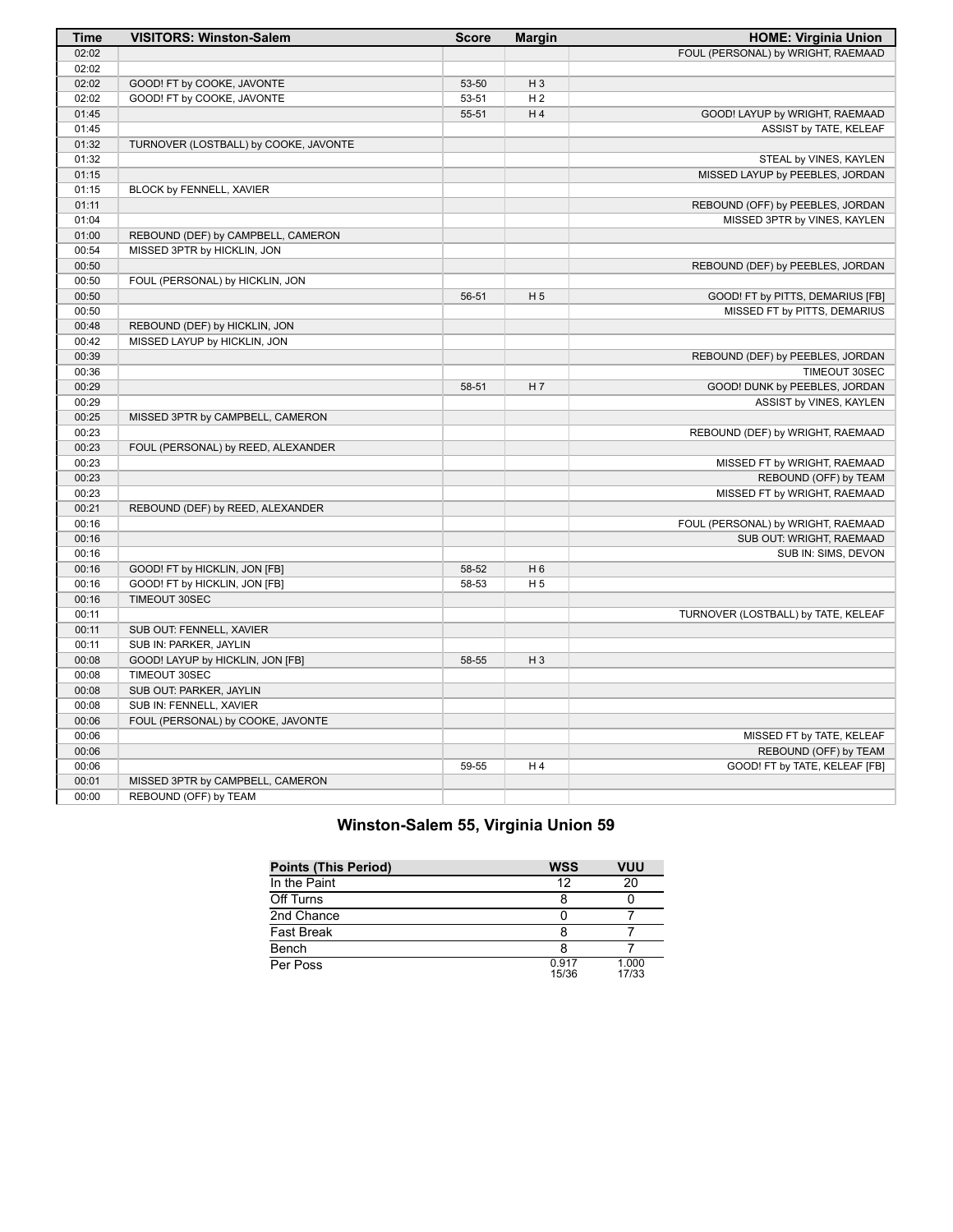#### **Official Scoring/Possession Reference Chart Winston-Salem vs Virginia Union Period 1 November 23, 2021 at Mohegan Sun Arena - Uncasville**



#### **Period 1**

**Starters:**<br>Winston-Salem: 3 CAMPBELL,CAMERON (G); 11 HICKLIN,JON (G); 15 COOKE,JAVONTE (G); 2 PARKER,JAYLIN (G); 34 DIOP,CYRILLE (F);<br>Virginia Union: 0 TATE,KELEAF (G); 2 PITTS,DEMARIUS (G); 13 HINES,DARIUS (G); 15 PEEBLE

| <b>Time</b> | <b>VISITORS: Winston-Salem</b>        | <b>Score</b> | <b>Margin</b>  | <b>HOME: Virginia Union</b>         |
|-------------|---------------------------------------|--------------|----------------|-------------------------------------|
| 18:24       |                                       | $2 - 0$      | H <sub>2</sub> | GOOD! LAYUP by PEEBLES, JORDAN      |
| 17:52       | GOOD! LAYUP by HICKLIN, JON           | $2 - 2$      | T              |                                     |
| 17:23       | GOOD! 3PTR by PARKER, JAYLIN          | $2 - 5$      | $V_3$          |                                     |
| 16:36       |                                       | $3-5$        | V <sub>2</sub> | GOOD! FT by WRIGHT, RAEMAAD         |
| 16:36       |                                       | $4 - 5$      | V <sub>1</sub> | GOOD! FT by WRIGHT, RAEMAAD         |
| 15:18       | GOOD! LAYUP by CAMPBELL, CAMERON [FB] | $4 - 7$      | V <sub>3</sub> |                                     |
| 14:29       |                                       | $6 - 7$      | V <sub>1</sub> | GOOD! LAYUP by PITTS, DEMARIUS [FB] |
| 12:54       | GOOD! FT by REED, ALEXANDER           | $6 - 8$      | V <sub>2</sub> |                                     |
| 11:08       |                                       | $8 - 8$      | $\mathsf{T}$   | GOOD! LAYUP by WRIGHT, RAEMAAD      |
| 08:26       | GOOD! JUMPER by COOKE, JAVONTE        | $8 - 10$     | V <sub>2</sub> |                                     |
| 08:07       |                                       | $10 - 10$    | T              | GOOD! LAYUP by PEEBLES, JORDAN      |
| 07:40       |                                       | $11 - 10$    | H <sub>1</sub> | GOOD! FT by OSBORNE, ROBERT         |
| 07:40       |                                       | $12 - 10$    | H <sub>2</sub> | GOOD! FT by OSBORNE, ROBERT         |
| 07:22       |                                       | $14 - 10$    | H4             | GOOD! LAYUP by SIMS, DEVON          |
| 06:55       | GOOD! 3PTR by PARKER, JAYLIN          | $14 - 13$    | H <sub>1</sub> |                                     |
| 06:25       |                                       | $16 - 13$    | H <sub>3</sub> | GOOD! JUMPER by PITTS, DEMARIUS     |
| 05:52       | GOOD! JUMPER by HICKLIN, JON [PNT]    | $16 - 15$    | H <sub>1</sub> |                                     |
| 05:18       | GOOD! LAYUP by COOKE, JAVONTE [FB]    | $16 - 17$    | V <sub>1</sub> |                                     |
| 04:24       |                                       | 19-17        | H <sub>2</sub> | GOOD! 3PTR by PITTS, DEMARIUS [FB]  |
| 03:45       | GOOD! FT by COOKE, JAVONTE [FB]       | 19-18        | H <sub>1</sub> |                                     |
| 03:45       | GOOD! FT by COOKE, JAVONTE [FB]       | 19-19        | T              |                                     |
| 02:50       | GOOD! FT by JACKSON, SHAMON           | 19-20        | V <sub>1</sub> |                                     |
| 01:55       |                                       | 22-20        | H <sub>2</sub> | GOOD! 3PTR by RAILEY, TYRIEK        |
| 01:18       | GOOD! LAYUP by CAMPBELL, CAMERON [FB] | $22 - 22$    | $\mathsf{T}$   |                                     |
| 00:10       |                                       | 23-22        | H <sub>1</sub> | GOOD! FT by VINES, KAYLEN           |
| 00:10       |                                       | 24-22        | H <sub>2</sub> | GOOD! FT by VINES, KAYLEN           |
| 00:02       |                                       | 26-22        | H <sub>4</sub> | GOOD! LAYUP by RAILEY, TYRIEK [FB]  |

**Winston-Salem 22, Virginia Union 26**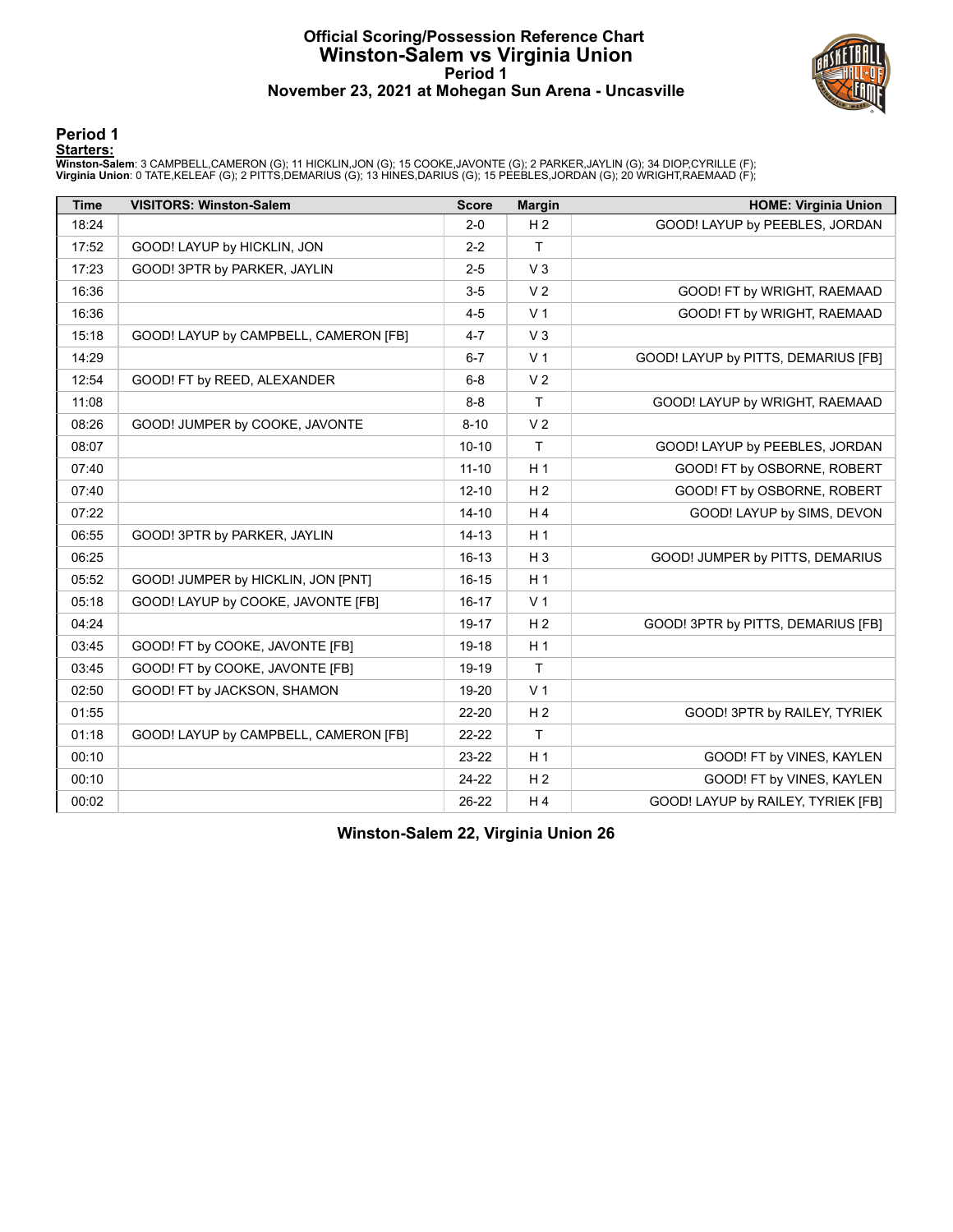#### **Official Scoring/Possession Reference Chart Winston-Salem vs Virginia Union Period 2 November 23, 2021 at Mohegan Sun Arena - Uncasville**



#### **Period 2**

**Starters:**<br>Winston-Salem: 3 CAMPBELL,CAMERON (G); 11 HICKLIN,JON (G); 15 COOKE,JAVONTE (G); 2 PARKER,JAYLIN (G); 34 DIOP,CYRILLE (F);<br>Virginia Union: 0 TATE,KELEAF (G); 2 PITTS,DEMARIUS (G); 13 HINES,DARIUS (G); 15 PEEBLE

| <b>Time</b> | <b>VISITORS: Winston-Salem</b>      | <b>Score</b> | <b>Margin</b>  | <b>HOME: Virginia Union</b>        |
|-------------|-------------------------------------|--------------|----------------|------------------------------------|
| 19:48       |                                     | 28-22        | H <sub>6</sub> | GOOD! DUNK by PEEBLES, JORDAN      |
| 19:17       | GOOD! 3PTR by CAMPBELL, CAMERON     | 28-25        | $H_3$          |                                    |
| 18:27       | GOOD! 3PTR by COOKE, JAVONTE        | 28-28        | $\mathsf{T}$   |                                    |
| 18:09       |                                     | 30-28        | H <sub>2</sub> | GOOD! LAYUP by PEEBLES, JORDAN     |
| 17:38       | GOOD! 3PTR by CAMPBELL, CAMERON     | 30-31        | V <sub>1</sub> |                                    |
| 17:18       |                                     | $31 - 31$    | $\mathsf{T}$   | GOOD! FT by PEEBLES, JORDAN        |
| 16:36       |                                     | 33-31        | H <sub>2</sub> | GOOD! JUMPER by HINES, DARIUS      |
| 15:54       |                                     | 35-31        | H 4            | GOOD! DUNK by PEEBLES, JORDAN [FB] |
| 15:36       | GOOD! JUMPER by COOKE, JAVONTE      | 35-33        | H <sub>2</sub> |                                    |
| 15:26       |                                     | 36-33        | $H_3$          | GOOD! FT by PEEBLES, JORDAN        |
| 15:06       | GOOD! FT by JACKSON, SHAMON         | 36-34        | H <sub>2</sub> |                                    |
| 15:06       | GOOD! FT by JACKSON, SHAMON         | 36-35        | H <sub>1</sub> |                                    |
| 14:39       |                                     | 37-35        | H <sub>2</sub> | GOOD! FT by SIMS, DEVON            |
| 14:39       |                                     | 38-35        | $H_3$          | GOOD! FT by SIMS, DEVON            |
| 13:56       | GOOD! LAYUP by CAMPBELL, CAMERON    | 38-37        | H <sub>1</sub> |                                    |
| 13:41       |                                     | 39-37        | H <sub>2</sub> | GOOD! FT by RAILEY, TYRIEK         |
| 12:53       |                                     | 40-37        | $H_3$          | GOOD! FT by WRIGHT, RAEMAAD        |
| 12:33       | GOOD! FT by JACKSON, SHAMON         | 40-38        | H <sub>2</sub> |                                    |
| 12:33       | GOOD! FT by JACKSON, SHAMON         | 40-39        | H <sub>1</sub> |                                    |
| 11:50       |                                     | 41-39        | H <sub>2</sub> | GOOD! FT by SIMS, DEVON            |
| 11:50       |                                     | 42-39        | $H_3$          | GOOD! FT by SIMS, DEVON            |
| 11:31       | GOOD! FT by FENNELL, XAVIER         | 42-40        | H <sub>2</sub> |                                    |
| 10:07       |                                     | 43-40        | $H_3$          | GOOD! FT by OSBORNE, ROBERT [FB]   |
| 10:07       |                                     | 44-40        | H 4            | GOOD! FT by OSBORNE, ROBERT [FB]   |
| 09:34       | GOOD! LAYUP by FENNELL, XAVIER [FB] | 44-42        | H <sub>2</sub> |                                    |
| 09:34       | GOOD! FT by FENNELL, XAVIER [FB]    | 44-43        | H <sub>1</sub> |                                    |
| 09:11       |                                     | 46-43        | $H_3$          | GOOD! LAYUP by WRIGHT, RAEMAAD     |
| 08:52       | GOOD! LAYUP by HICKLIN, JON         | 46-45        | H <sub>1</sub> |                                    |
| 08:52       | GOOD! FT by HICKLIN, JON            | 46-46        | $\mathsf{T}$   |                                    |
| 07:50       | GOOD! FT by HICKLIN, JON [FB]       | 46-47        | V <sub>1</sub> |                                    |
| 05:22       |                                     | 48-47        | H <sub>1</sub> | GOOD! LAYUP by PEEBLES, JORDAN     |
| 04:55       |                                     | 49-47        | H <sub>2</sub> | GOOD! FT by WRIGHT, RAEMAAD [FB]   |
| 04:03       |                                     | 51-47        | H 4            | GOOD! JUMPER by WRIGHT, RAEMAAD    |
| 03:44       | GOOD! LAYUP by COOKE, JAVONTE       | 51-49        | H <sub>2</sub> |                                    |
| 02:35       |                                     | 53-49        | H 4            | GOOD! LAYUP by WRIGHT, RAEMAAD     |
| 02:02       | GOOD! FT by COOKE, JAVONTE          | 53-50        | $H_3$          |                                    |
| 02:02       | GOOD! FT by COOKE, JAVONTE          | 53-51        | H <sub>2</sub> |                                    |
| 01:45       |                                     | 55-51        | H 4            | GOOD! LAYUP by WRIGHT, RAEMAAD     |
| 00:50       |                                     | 56-51        | H <sub>5</sub> | GOOD! FT by PITTS, DEMARIUS [FB]   |
| 00:29       |                                     | 58-51        | H 7            | GOOD! DUNK by PEEBLES, JORDAN      |
| 00:16       | GOOD! FT by HICKLIN, JON [FB]       | 58-52        | H <sub>6</sub> |                                    |
| 00:16       | GOOD! FT by HICKLIN, JON [FB]       | 58-53        | H <sub>5</sub> |                                    |
| 00:08       | GOOD! LAYUP by HICKLIN, JON [FB]    | 58-55        | $H_3$          |                                    |
| 00:06       |                                     | 59-55        | H 4            | GOOD! FT by TATE, KELEAF [FB]      |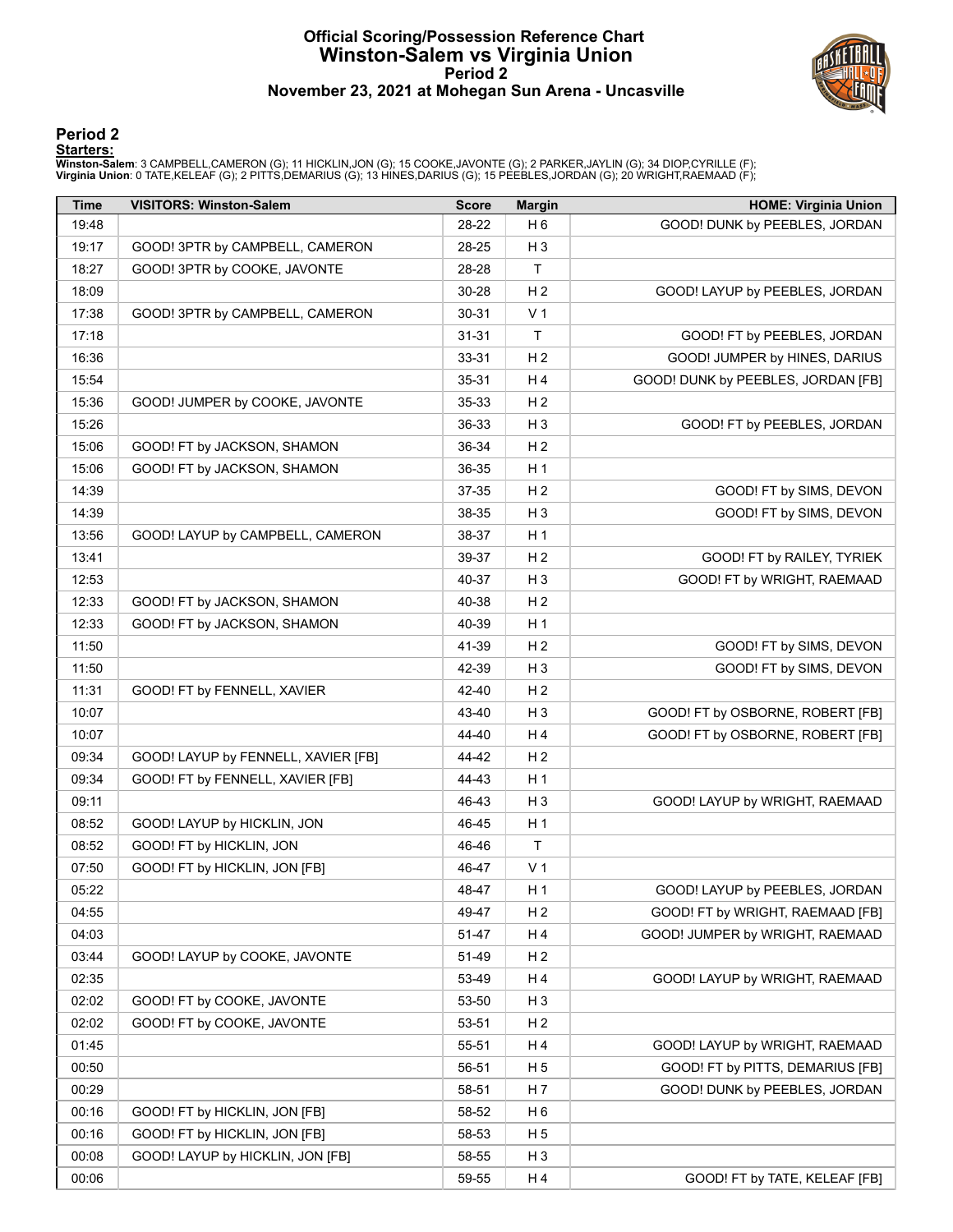**Winston-Salem 55, Virginia Union 59**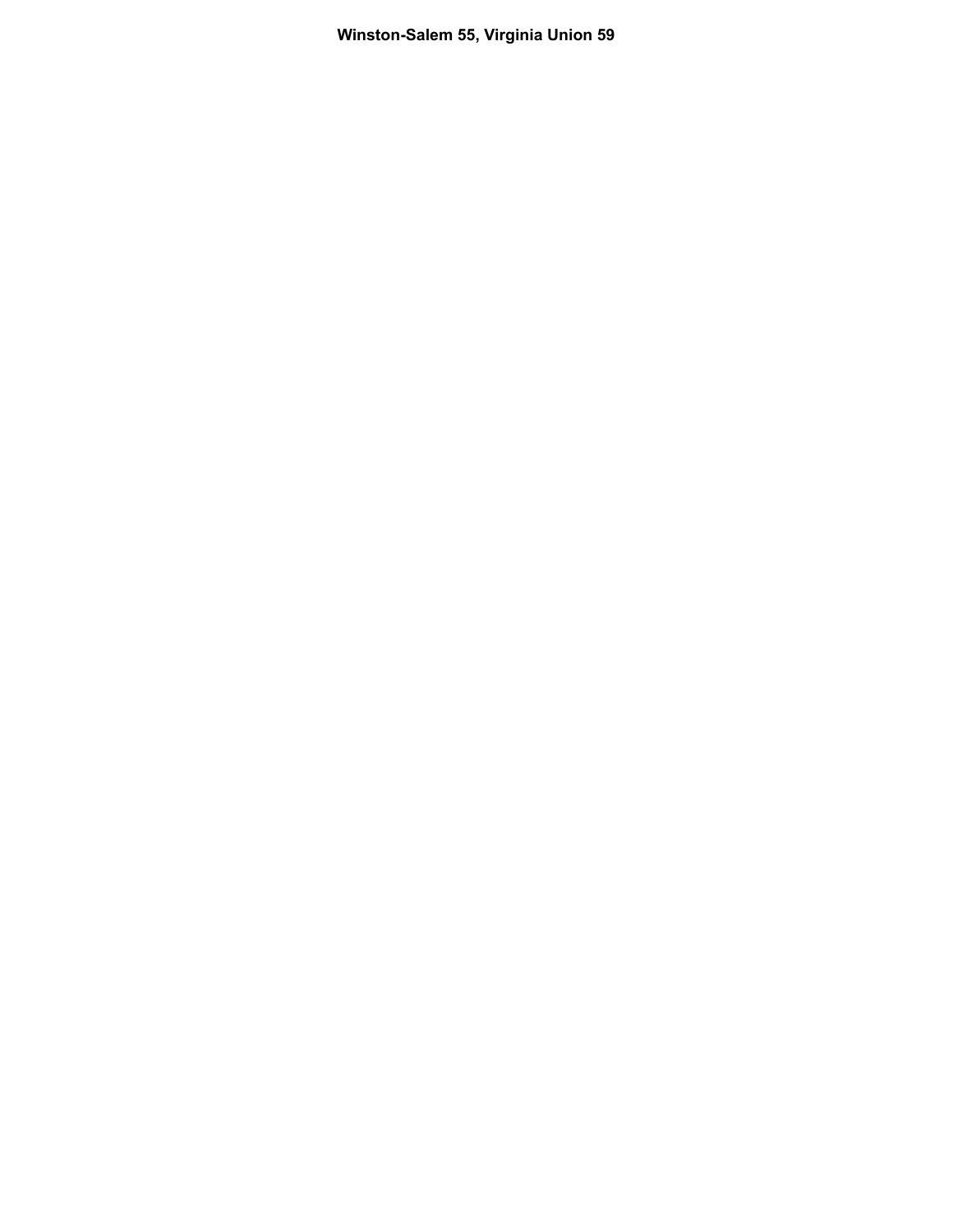### **Official Substitutions Log Winston-Salem vs Virginia Union Period 1**



| November 23, 2021 at Mohegan Sun Arena - Uncasville |  |  |  |  |
|-----------------------------------------------------|--|--|--|--|
|-----------------------------------------------------|--|--|--|--|

| <b>VISITORS: Winston-Salem</b>                         | <b>Time</b>    | <b>Score</b> | <b>HOME: Virginia Union</b>                          |
|--------------------------------------------------------|----------------|--------------|------------------------------------------------------|
| 3 CAMPBELL, CAMERON                                    |                |              | 0 TATE, KELEAF                                       |
| 11 HICKLIN, JON                                        |                |              | 2 PITTS, DEMARIUS                                    |
| 15 COOKE, JAVONTE                                      |                |              | 13 HINES, DARIUS                                     |
| 2 PARKER, JAYLIN                                       |                |              | 15 PEEBLES, JORDAN                                   |
| 34 DIOP, CYRILLE                                       |                |              | 20 WRIGHT, RAEMAAD                                   |
| SUB OUT: 34 DIOP, CYRILLE                              | 16:36          | $5-3$        |                                                      |
| SUB IN: 21 JACKSON, SHAMON                             | 16:36          |              |                                                      |
| SUB OUT: 2 PARKER, JAYLIN                              | 14:48          | $7 - 4$      |                                                      |
| SUB OUT: 11 HICKLIN, JON                               | 14:48          |              |                                                      |
| SUB OUT: 15 COOKE, JAVONTE                             | 14:48          |              |                                                      |
| SUB IN: 5 PERSON.ISAAC                                 | 14:48          |              |                                                      |
| SUB IN: 12 FENNELL, XAVIER                             | 14:48          |              |                                                      |
| SUB IN: 24 REED, ALEXANDER                             | 14:48          |              |                                                      |
|                                                        | 13:52          | $7-6$        | SUB OUT: PITTS, DEMARIUS                             |
|                                                        | 13:52          |              | SUB OUT: PEEBLES, JORDAN                             |
|                                                        | 13:52          |              | SUB IN: RAILEY, TYRIEK                               |
|                                                        | 13:52          |              | SUB IN: SIMS, DEVON                                  |
| SUB OUT: 3 CAMPBELL, CAMERON                           | 13:52          |              |                                                      |
| SUB IN: 0 TEEL, SAMAGE                                 | 13:52          |              |                                                      |
|                                                        | 13:11          | $7-6$        | SUB OUT: TATE, KELEAF                                |
|                                                        | 13:11          |              | SUB IN: HARDING, TAHJ                                |
|                                                        | 12:03          | $8-6$        | SUB OUT: HINES, DARIUS                               |
|                                                        | 12:03          |              | SUB IN: TATE, KELEAF                                 |
| SUB OUT: 24 REED, ALEXANDER                            | 12:03          |              |                                                      |
| SUB IN: 11 HICKLIN, JON                                | 12:03          |              |                                                      |
| SUB OUT: 0 TEEL, SAMAGE                                | 10:29          | $8 - 8$      |                                                      |
| SUB IN: 3 CAMPBELL, CAMERON                            | 10:29          |              |                                                      |
| SUB OUT: 21 JACKSON, SHAMON                            | 10:17          | $8 - 8$      |                                                      |
| SUB IN: 34 DIOP, CYRILLE                               | 10:17          |              |                                                      |
|                                                        | 09:52          | $8 - 8$      | SUB OUT: RAILEY, TYRIEK                              |
|                                                        | 09:52          |              | SUB OUT: HARDING, TAHJ                               |
|                                                        | 09:52          |              | SUB IN: PITTS, DEMARIUS                              |
|                                                        | 09:52          |              | SUB IN: PEEBLES, JORDAN                              |
| SUB OUT: 5 PERSON, ISAAC                               | 09:52          |              |                                                      |
| SUB IN: 2 PARKER, JAYLIN                               | 09:52          |              |                                                      |
|                                                        | 09:08          | $8 - 8$      | SUB OUT: WRIGHT, RAEMAAD                             |
|                                                        | 09:08          |              | SUB IN: OSBORNE, ROBERT                              |
| SUB OUT: 12 FENNELL, XAVIER                            | 09:08          |              |                                                      |
| SUB IN: 15 COOKE, JAVONTE                              | 09:08          |              |                                                      |
|                                                        | 07:40          | $10 - 10$    | SUB OUT: TATE, KELEAF                                |
|                                                        | 07:40          |              | SUB IN: HINES, DARIUS                                |
| SUB OUT: 34 DIOP, CYRILLE                              | 07:40          |              |                                                      |
| SUB IN: 24 REED, ALEXANDER                             | 07:40          | $10-12$      |                                                      |
| SUB OUT: 3 CAMPBELL, CAMERON<br>SUB IN: 0 TEEL, SAMAGE | 07:30<br>07:30 |              |                                                      |
|                                                        |                |              |                                                      |
|                                                        | 04:57<br>04:57 | 17-16        | SUB OUT: SIMS, DEVON<br><b>SUB OUT: HINES.DARIUS</b> |
|                                                        |                |              |                                                      |
|                                                        | 04:57<br>04:57 |              | SUB IN: VINES, KAYLEN<br>SUB IN: HARDING, TAHJ       |
|                                                        | 04:31          | $17 - 16$    | SUB OUT: OSBORNE, ROBERT                             |
|                                                        | 04:31          |              | SUB IN: WRIGHT, RAEMAAD                              |
|                                                        | 03:45          | 17-19        | SUB OUT: PEEBLES, JORDAN                             |
|                                                        | 03:45          |              | SUB IN: OSBORNE, ROBERT                              |
| SUB OUT: 0 TEEL, SAMAGE                                | 03:45          |              |                                                      |
| SUB OUT: 2 PARKER, JAYLIN                              | 03:45          |              |                                                      |
| SUB OUT: 24 REED, ALEXANDER                            | 03:45          |              |                                                      |
| SUB IN: 3 CAMPBELL, CAMERON                            | 03:45          |              |                                                      |
| SUB IN: 5 PERSON, ISAAC                                | 03:45          |              |                                                      |
| SUB IN: 21 JACKSON, SHAMON                             | 03:45          |              |                                                      |
|                                                        | 02:50          | 19-19        | SUB OUT: HARDING, TAHJ                               |
|                                                        | 02:50          |              | SUB OUT: OSBORNE, ROBERT                             |
|                                                        | 02:50          |              | SUB IN: RAILEY, TYRIEK                               |
|                                                        | 02:50          |              | SUB IN: SIMS, DEVON                                  |
| SUB OUT: 11 HICKLIN, JON                               | 02:50          |              |                                                      |
| SUB IN: 24 REED, ALEXANDER                             | 02:50          |              |                                                      |
| SUB OUT: 24 REED, ALEXANDER                            | 00:10          | 22-24        |                                                      |
| SUB IN: 11 HICKLIN, JON                                | 00:10          |              |                                                      |
|                                                        |                |              |                                                      |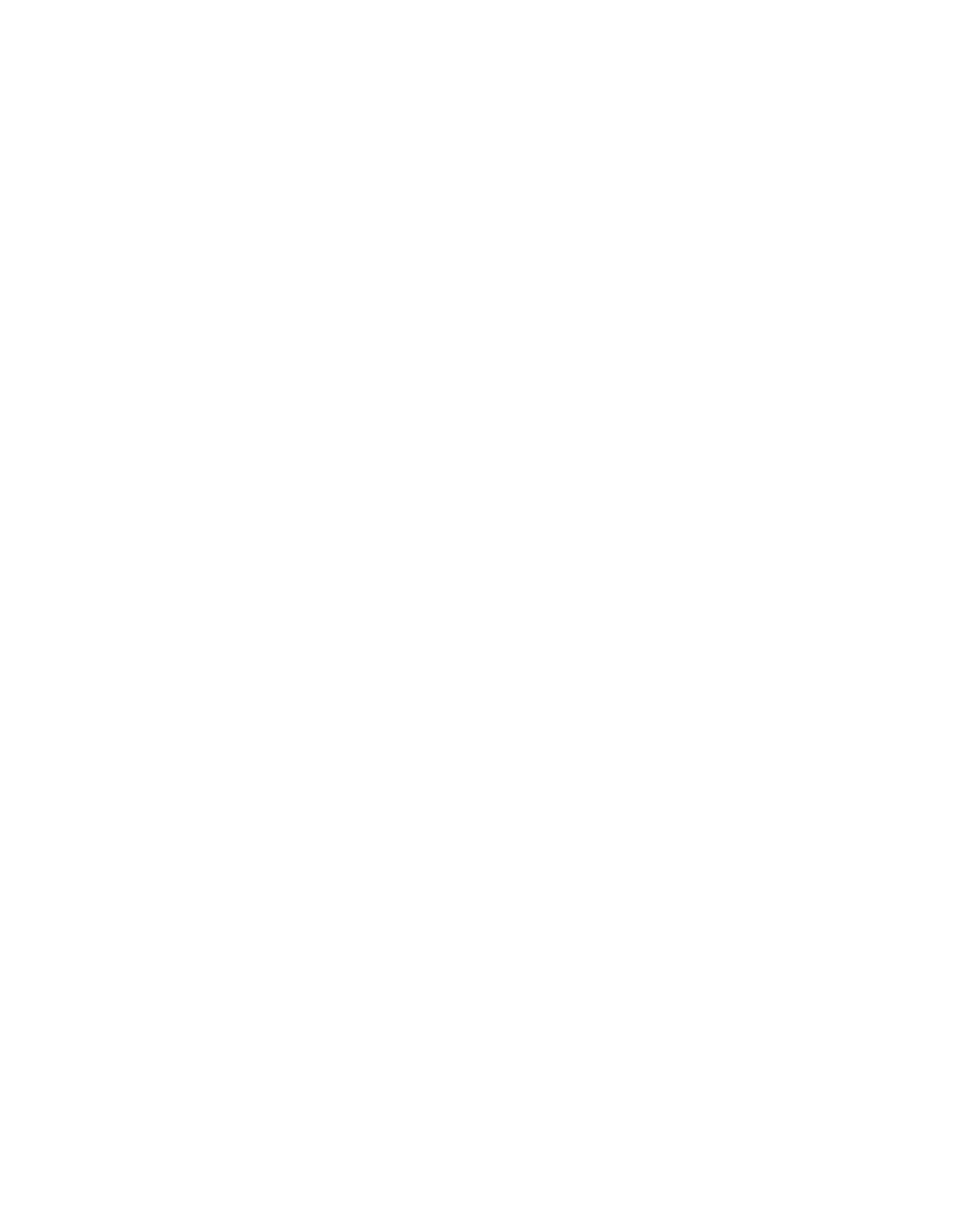#### **Official Substitutions Log Winston-Salem vs Virginia Union Period 2 November 23, 2021 at Mohegan Sun Arena - Uncasville**



| <b>VISITORS: Winston-Salem</b>                       | <b>Time</b>    | <b>Score</b>             | <b>HOME: Virginia Union</b>       |
|------------------------------------------------------|----------------|--------------------------|-----------------------------------|
| 3 CAMPBELL, CAMERON                                  |                |                          | 0 TATE, KELEAF                    |
| 11 HICKLIN, JON                                      |                |                          | 2 PITTS, DEMARIUS                 |
| 15 COOKE, JAVONTE                                    |                |                          | 13 HINES, DARIUS                  |
| 2 PARKER, JAYLIN                                     |                |                          | 15 PEEBLES, JORDAN                |
| 34 DIOP, CYRILLE                                     |                |                          | 20 WRIGHT, RAEMAAD                |
|                                                      | 20:00          | $\overline{\phantom{a}}$ | SUB OUT: RAILEY, TYRIEK           |
|                                                      | 20:00          |                          | SUB OUT: SIMS, DEVON              |
|                                                      | 20:00          |                          | SUB OUT: VINES, KAYLEN            |
|                                                      | 20:00          |                          | SUB IN: TATE, KELEAF              |
|                                                      | 20:00          |                          | SUB IN: HINES, DARIUS             |
|                                                      | 20:00          |                          | SUB IN: PEEBLES, JORDAN           |
| SUB OUT: 5 PERSON, ISAAC                             | 20:00          |                          |                                   |
| SUB OUT: 21 JACKSON, SHAMON                          | 20:00          |                          |                                   |
| SUB IN: 2 PARKER, JAYLIN                             | 20:00          |                          |                                   |
| SUB IN: 34 DIOP, CYRILLE<br>SUB OUT: 11 HICKLIN, JON | 20:00<br>17:18 | $31 - 31$                |                                   |
| SUB IN: 24 REED, ALEXANDER                           | 17:18          |                          |                                   |
|                                                      | 16:11          | 31-33                    | SUB OUT: PITTS, DEMARIUS          |
|                                                      | 16:11          |                          | SUB IN: RAILEY, TYRIEK            |
| SUB OUT: 2 PARKER, JAYLIN                            | 15:26          | 33-35                    |                                   |
| SUB OUT: 34 DIOP, CYRILLE                            | 15:26          |                          |                                   |
| SUB IN: 0 TEEL , SAMAGE                              | 15:26          |                          |                                   |
| SUB IN: 21 JACKSON, SHAMON                           | 15:26          |                          |                                   |
|                                                      | 15:26          |                          | SUB OUT: PEEBLES, JORDAN          |
|                                                      | 15:26          |                          | SUB IN: SIMS, DEVON               |
| SUB OUT: 24 REED, ALEXANDER                          | 14:39          | 35-37                    |                                   |
| SUB IN: 12 FENNELL, XAVIER                           | 14:39          |                          |                                   |
|                                                      | 13:41          | 37-38                    | SUB OUT: HINES, DARIUS            |
|                                                      | 13:41          |                          | SUB IN: PITTS, DEMARIUS           |
| SUB OUT: 15 COOKE, JAVONTE                           | 12:53          | 37-40                    |                                   |
| SUB IN: 5 PERSON, ISAAC                              | 12:53          |                          |                                   |
|                                                      | 12:33          | 38-40                    | SUB OUT: RAILEY, TYRIEK           |
|                                                      | 12:33          |                          | SUB OUT: WRIGHT, RAEMAAD          |
|                                                      | 12:33          |                          | SUB IN: PEEBLES, JORDAN           |
|                                                      | 12:33          |                          | SUB IN: OSBORNE, ROBERT           |
|                                                      | 11:31          | 39-42                    | SUB OUT: TATE, KELEAF             |
|                                                      | 11:31          |                          | SUB IN: HINES, DARIUS             |
| SUB OUT: 5 PERSON, ISAAC                             | 11:31          |                          |                                   |
| SUB IN: 2 PARKER, JAYLIN                             | 11:31          |                          |                                   |
|                                                      | 11:20          | 40-42                    | SUB OUT: HINES, DARIUS            |
|                                                      | 11:20          |                          | SUB IN: VINES, KAYLEN             |
| SUB OUT: 21 JACKSON, SHAMON                          | 10:55          | 40-42                    |                                   |
| SUB IN: 24 REED, ALEXANDER                           | 10:55          |                          |                                   |
| SUB OUT: 3 CAMPBELL, CAMERON                         | 10:37          | $40 - 42$                |                                   |
| SUB IN: 11 HICKLIN, JON                              | 10:37          |                          |                                   |
|                                                      | 10:33          | 40-42                    | SUB OUT: VINES, KAYLEN            |
|                                                      | 10:33          |                          | SUB IN: WILLIAMS-DIGGINS, KHALIL  |
| SUB OUT: 0 TEEL, SAMAGE                              | 10:07          | 40-43                    |                                   |
| SUB IN: 15 COOKE, JAVONTE                            | 10:07          |                          |                                   |
|                                                      | 09:34          | 42-44                    | SUB OUT: PEEBLES, JORDAN          |
|                                                      | 09:34          |                          | SUB IN: WRIGHT, RAEMAAD           |
|                                                      | 08:52          | 45-46                    | SUB OUT: OSBORNE, ROBERT          |
|                                                      | 08:52          |                          | SUB IN: RAILEY, TYRIEK            |
|                                                      | 08:29          | 46-46                    | SUB OUT: SIMS, DEVON              |
|                                                      | 08:29          |                          | SUB IN: PEEBLES, JORDAN           |
| SUB OUT: 12 FENNELL, XAVIER                          | 07:50          | 46-46                    |                                   |
| SUB IN: 3 CAMPBELL, CAMERON                          | 07:50          |                          |                                   |
|                                                      | 07:35          | 47-46                    | SUB OUT: WILLIAMS-DIGGINS, KHALIL |
|                                                      | 07:35          |                          | SUB IN: TATE, KELEAF              |
| SUB OUT: 2 PARKER, JAYLIN                            | 06:05          | 47-46                    |                                   |
| SUB IN: 12 FENNELL, XAVIER                           | 06:05          |                          |                                   |
|                                                      | 06:05          |                          | SUB OUT: PITTS, DEMARIUS          |
|                                                      | 06:05          |                          | SUB IN: VINES, KAYLEN             |
| SUB OUT: 11 HICKLIN, JON                             | 04:55          | 47-49                    |                                   |
| SUB OUT: 24 REED, ALEXANDER                          | 04:55          |                          |                                   |
| SUB IN: 0 TEEL, SAMAGE                               | 04:55          |                          |                                   |
| SUB IN: 21 JACKSON, SHAMON                           | 04:55          |                          |                                   |
|                                                      | 02:31          | 49-53                    | SUB OUT: RAILEY, TYRIEK           |
|                                                      | 02:31          |                          | SUB IN: PITTS, DEMARIUS           |